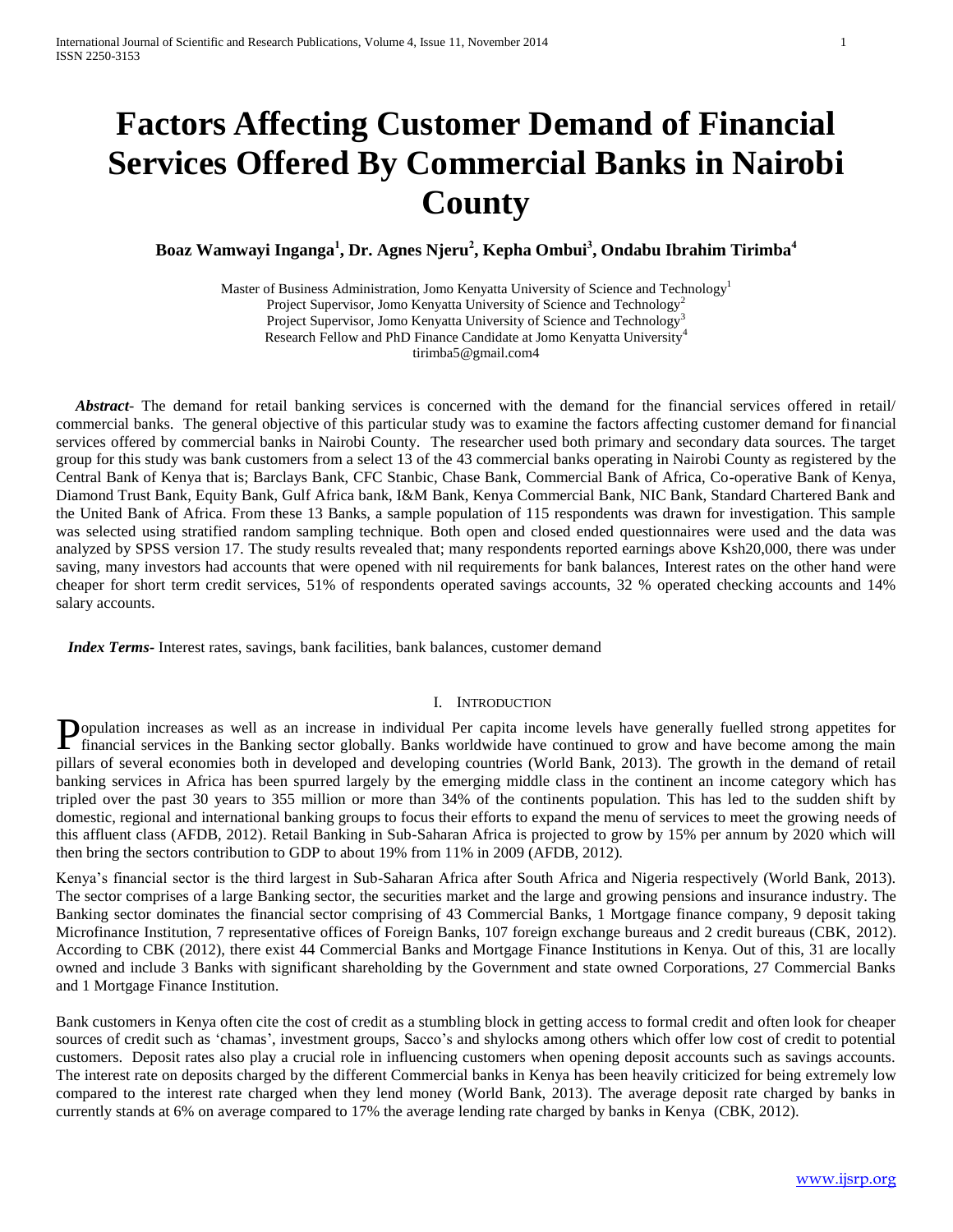International Journal of Scientific and Research Publications, Volume 4, Issue 11, November 2014 2 ISSN 2250-3153

There are several factors that exist which affect customer demand for financial services offered by Commercial Banks and they include income levels, savings Levels (Ando A, 1963)availability of bank branches, and availability of bank agents, transaction costs charged by banks (Allen .F, 2013) banking products, customers saving level and efficiency of services offered by banks among others. This study therefore will shed light on the factors that affect customer demand in financial services offered by Commercial Banks in Nairobi County.

On the matter of determining factors for financial services demand, these appear to vary. However, the common thread in most studies remains that this demand is a function of income, savings and transaction costs however different studies focus on a variety of other independent determinants of financial service demand. (Dick A, 2002) study focused on the costs associated with financial service access, such us; opening balances in America. His findings were that American consumers were less responsive to opening balances than they were to deposit rates. (Beck T, 2008) in their study associated the large fixed transaction costs peculiar to traditional (paper) banking service expansion to be correlated with a consumer perception of cost related inconvenience and hence lower bank service demand.

There are minimal studies to the authors' knowledge that have solely focused on the determinants of demand for the specific financial services offered by commercial banks by retail banking customers with specific reference to the determining factors; - income level of customers, savings level of customers, transaction costs charged by commercial banks and commercial bank accessibility in Kenya. Conversely, this documents utility to bank customers is unique in the provision of information on the bank products offered in commercial banks in Kenya and its provision of an insight into the functional properties of these banking services. Therefore, this study attempted to explore the different factors which influence and affect customers for the demand for commercial banking services which remains an under-researched area of study with the objective of establishing the factors affecting customer demand in financial services offered by Commercial Banks in Nairobi County.

The study will cover approximately 13 of the 43 Commercial Banks registered by the Central Bank of Kenya under cap 488 of the Banking Act operating in Nairobi County. The respondents of the study will be Commercial Bank customers and staff operating in Nairobi County. The study is significant because of the following reasons and to the following parties:

- I. Commercial Banks: By enabling them retain and increase the number of customers based on the findings of the research study thus increasing completion.
- II. Commercial Bank Customers: By enabling Commercial Bank Customers to make informed choices with regards to the different bank
- III. Researchers: By acting as a guide to future researchers and will aid the expansion of this study focus on commercial banks and perhaps other financial institutions such as Saccos and Insurance Companies in future.
- IV. Policy Makers: Will enable them to make sound legislations and policies involving banking and financial matters such as the issue of interest and deposit rates.

## II. LITERATURE REVIEW

# 2.1 Theoretical Framework

# **2.2.1 Classical theory of demand**

Banking services are demanded in a similar manner to any other service and the prices assosiated with the issuance of such service are the prime determinants of demand. Prices on the other hand are settled by market forces of supply and demand model. It is concluded that in a [competitive market,](http://en.wikipedia.org/wiki/Perfect_competition) the [unit price](http://en.wikipedia.org/wiki/Unit_price) for a particular [good](http://en.wikipedia.org/wiki/Good_(economics)) will vary until it settles at a point where the quantity demanded by consumers (at current price) will equal the quantity supplied by producers (at current price), resulting in an economic equilibrium for price and quantity (McConnel, 2008).

McConnel (2008) gives the four basic laws of supply and [demand](http://en.wikipedia.org/wiki/Demand) are as follows; If demand increases and supply remains unchanged, a shortage occurs, leading to a higher equilibrium price; If demand decreases and supply remains unchanged, a surplus occurs, leading to a lower equilibrium price; If demand remains unchanged and supply increases, a surplus occurs, leading to a lower equilibrium price; If demand remains unchanged and supply decreases, a shortage occurs, leading to a higher equilibrium price. Demand is often depicted graphically as a negatively sloping curve asymptotic to the x axis (which is representative of the quantity of products demanded). It represents the amount of some [good](http://en.wikipedia.org/wiki/Good_(economics)) that buyers are willing and able to purchase at various prices, assuming all determinants of demand other than the price of the good in question, such as income, tastes and preferences, the price of [substitute](http://en.wikipedia.org/wiki/Substitute_good)  [goods,](http://en.wikipedia.org/wiki/Substitute_good) and the price of [complementary goods,](http://en.wikipedia.org/wiki/Complementary_good) remain the same. Following the law of demand, the demand curve is almost always represented as downward-sloping, meaning that as price decreases, consumers will buy more of the good (McConnel, 2008). Just like the supply curves reflect marginal cost curves, demand curves are determined by [marginal utility](http://en.wikipedia.org/wiki/Marginal_utility) curves. Consumers will be willing to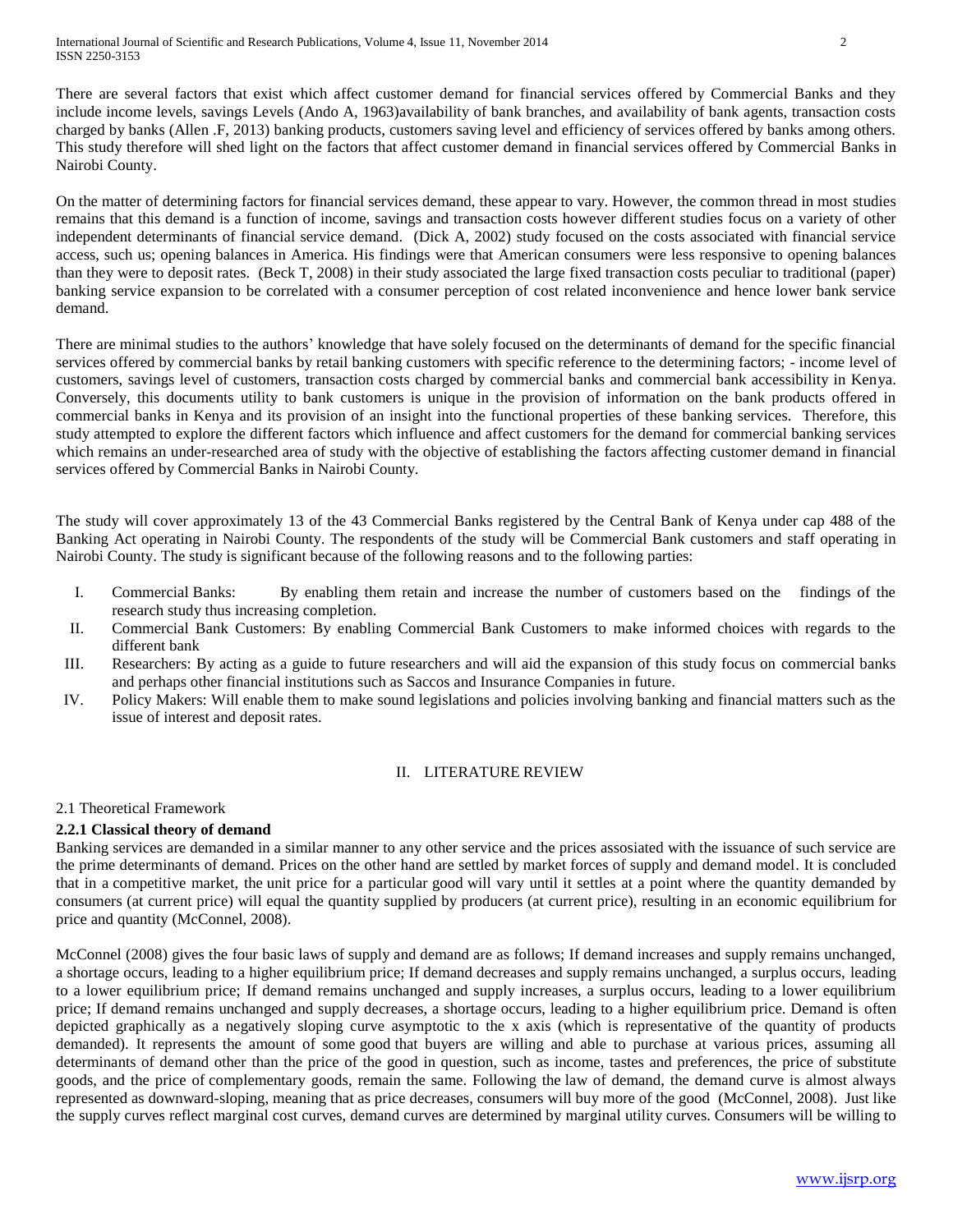buy a given quantity of a good, at a given price, if the marginal utility of additional consumption is equal to the [opportunity](http://en.wikipedia.org/wiki/Opportunity_cost)  [cost](http://en.wikipedia.org/wiki/Opportunity_cost) determined by the price, that is, the marginal utility of alternative consumption choices.

Thus a demand schedule is defined as the willingness and ability of a consumer to purchase a given product in a given frame of time. (McConnel, 2008) Aforementioned, the demand curve is generally downward-sloping however there may be rare examples of goods that have upward-sloping demand curves. Two different hypothetical types of goods with upward-sloping demand curves are [Giffen](http://en.wikipedia.org/wiki/Giffen_good)  [goods](http://en.wikipedia.org/wiki/Giffen_good) (an inferior but [staple](http://en.wikipedia.org/wiki/Staple_food) good) and [Veblen goods](http://en.wikipedia.org/wiki/Veblen_good) (goods made more fashionable by a higher price) (Binger, 1998) Two distinctions ought to be made between the individual and market demand curves. The latter is obtained by summing the quantities demanded by all consumers at each potential price (Binger, 1998). The determinants of demand include Income, Tastes and preferences, Prices of related goods and services, Consumers expectations about future prices and incomes and the number of potential consumers among others (Binger, 1998).When consumers increase the quantity demanded at a given price, it is referred to as an increase in demand. Increased demand can be represented on the graph as the curve being shifted to the right. At each price point, a greater quantity is demanded, as from the initial curve to the new curve.

The price of money (interest rate) quite often influences customers when deciding to take a loan. The higher the price of money, the lower the demand for money in the economy, the opposite is true. (World Bank, 2013) reported that small medium sized enterprises cite the cost of credit as being the major stumbling block in getting access to credit inferring to the high cost of borrowing or interest rate in the economy which keeps them away from formal financial instructions.

## **2.2.2. Theory of Consumer Choice**

In microeconomics, the theory of consumer choice relates preferences (for the consumption of both goods and services) to consumption expenditures; ultimately, this relationship between preferences and consumption expenditures is used to relate preferences to consumer demand curves (McConnel, 2008). The link between personal preferences, consumption, and the demand curve is one of the most closely studied relations in economics. Consumer choice theory is a way of analyzing how consumers may achieve equilibrium between preferences and expenditures by maximizing utility as subject to consumer budget constraints (Binger, 1998).

The fundamental theorem of demand states that the rate of consumption falls as the price of the good rises; this is called the substitution effect. Clearly, if one does not have enough money to pay the price, then they cannot buy any of those items. As prices rise, consumers will substitute away from higher priced goods and services, choosing less costly alternatives. Subsequently, as the wealth of the individual rises, demand increases, shifting the demand curve higher at all rates of consumption; this is called the income effect. As wealth rises, consumers will substitute away from less costly inferior goods and services, choosing higher priced alternatives (Binger, 1998).

Economists' modern solution to the problem of mapping consumer choices is analysis. (Binger, 1998) For an individual, indifference curves and an assumption of constant prices and a fixed income in a two-good world will derive the following situation where the consumer can choose any point on or below the budget constraint line represented as a diagonal line. In other words, the amount spent on both goods together is less than or equal to the income of the consumer. The consumer will choose the indifference curve with the highest utility that is within his budget constraint. Every point above his budget line is outside his budget constraint (beyond his means) so that the best that he can do is the single point on his indifference schedule that is tangent to his budget constraint (understood as a price that is agreeable to his budget).Income effect and price effect deal with how the change in price of a commodity changes the consumption of the good. The substitution effect is the effect observed with changes in relative price of goods. This effect basically affects the movement along the demand curve (McConnel, 2008).

The utility of graphical representation of such utility curves is that they can be used to predict the effect of changes to the budget constraint. If the price of a single good in this 2 good representation of demand increases, the budget constraint will pivot/ rotate such the quantity demanded for the less expensive good increases and that which is demanded for the price affected good reduces such that the consumer maintains a utility similar to his previous utility subject to his budget constraint. Notice that because the price of one of the goods does not change, the consumer can still buy the same amount that good if he or she chooses. On the other hand, if the consumer chooses to buy only the more expensive good, he or she will be able to buy less of it because its price has increased (McConnel, 2008). The theory of consumer choice examines the trade-offs and decisions people make in their role as consumers as prices and their income changes (Binger B, 1998). To maximize the utility with the reduced budget constraint, the consumer will reallocate consumption to reach the highest available indifference curve which his budget line is tangent to such that in the instance that a good is a normal good, consumption and utility derived from consumption declines as the price of that good increases and such the concept of marginal rate of substitution is introduced (McConnel, 2008).

Every price change can be decomposed into an income effect and a substitution effect; the price effect is the sum of substitution and income effects. The substitution effect is a price change that alters the slope of the budget constraint but leaves the consumer on the same indifference curve. In other words, it illustrates the consumer's new consumption basket after the price change while being compensated as to allow the consumer to be as happy as he or she was previously. Then the income effect from the rise in purchasing power from a price fall reinforces the substitution effect. If the good is an inferior good, then the income effect will offset in some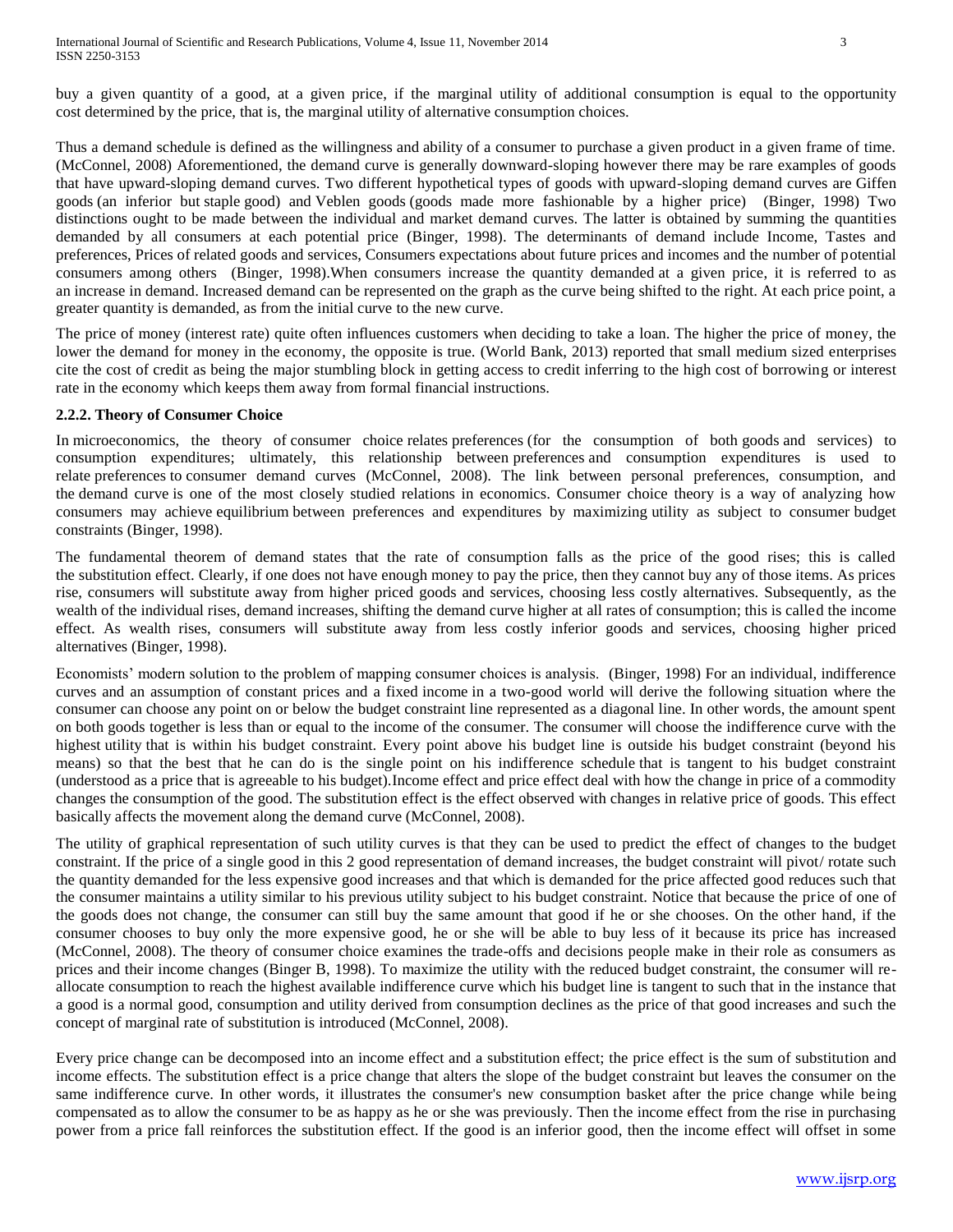degree the substitution effect. If the income effect for an inferior good is sufficiently strong, the consumer will buy less of the good when it becomes less expensive, a Giffen good (Armendiaz, 2005) (commonly believed to be a rarity). The money income of the consumer causes changes in purchasing power as well as a change in quantity demanded brought by a change in real income (which increases consumer utility). Graphically, as long as the prices remain constant, changing the income will create a parallel shift of the budget constraint. Increasing the income will shift the budget constraint right since more of both can be bought, and decreasing income will shift it left.

## 2.3 Conceptual Framework

The conceptual framework illustrates the relationship between the independent variables which include Transactions costs (ATM costs, Interest and deposit rates & withdrawal fees), Savings level and Household or individual income level and the demand for Commercial Banking Services which is the dependent variable. Figure 2.1 below illustrates the conceptual framework which will be used in the study.



**Figure 2. 1: Conceptual Framework**

# **2.3.1 Income Levels**

Income is defined as the payment received in exchange for labor or services or from the sale of goods or properties (Zeller, 2001). In cross sectional studies, income levels are often observed to be intimately related to financial sector development and by extension the demand for financial services in both developed and developing countries. This is explained thus; that the volume and sophistication of the financial services demanded is much greater in the higher income economies than in the lower income economies and as such developed countries are better able to achieve economies of scale in banking (Allen, 2013). In micro studies where household surveys are utilized, a peculiar phenomenon begins to emmerge whereby negative income growths correlate with positive demand for financial services in particular loans or credits for purposes of household consumption smoothing or among micro and small enterprises to subsidize the operatitonal costs of the enterprise (Zeller, 2001).

It is most often assumed in economic theory that higher incomes strongly correlate with a higher demand for financial services (Ando, 1963) this is perhaps explained by the fact that higher incomes imply that the demand for consumer durables have been met and that basic expenses such as utilities and food constitute a lower percentage of income such that money demand is increasingly for precautionary and asset storage value and hence the demand for portfolio banking services. However, lower incomes also tend to coincide with a greater interest and demand for financial serrvices albeit of a different kind i.e. credit.

In the kind of financial services demanded among income groups, there is an observed bias for credit services and informal and semiformal financing options. They are constrained in terms of financing options such that (La Ferara E, 2003) observed among low income earners that 25% of home credit users and 23% of payday credit users are among this group of individuals without an alternative source of credit. The illegal lending sector on the other hand was being used by approximately 3% of low income earners, a figure that tended to increase significantly in more deprived income groups.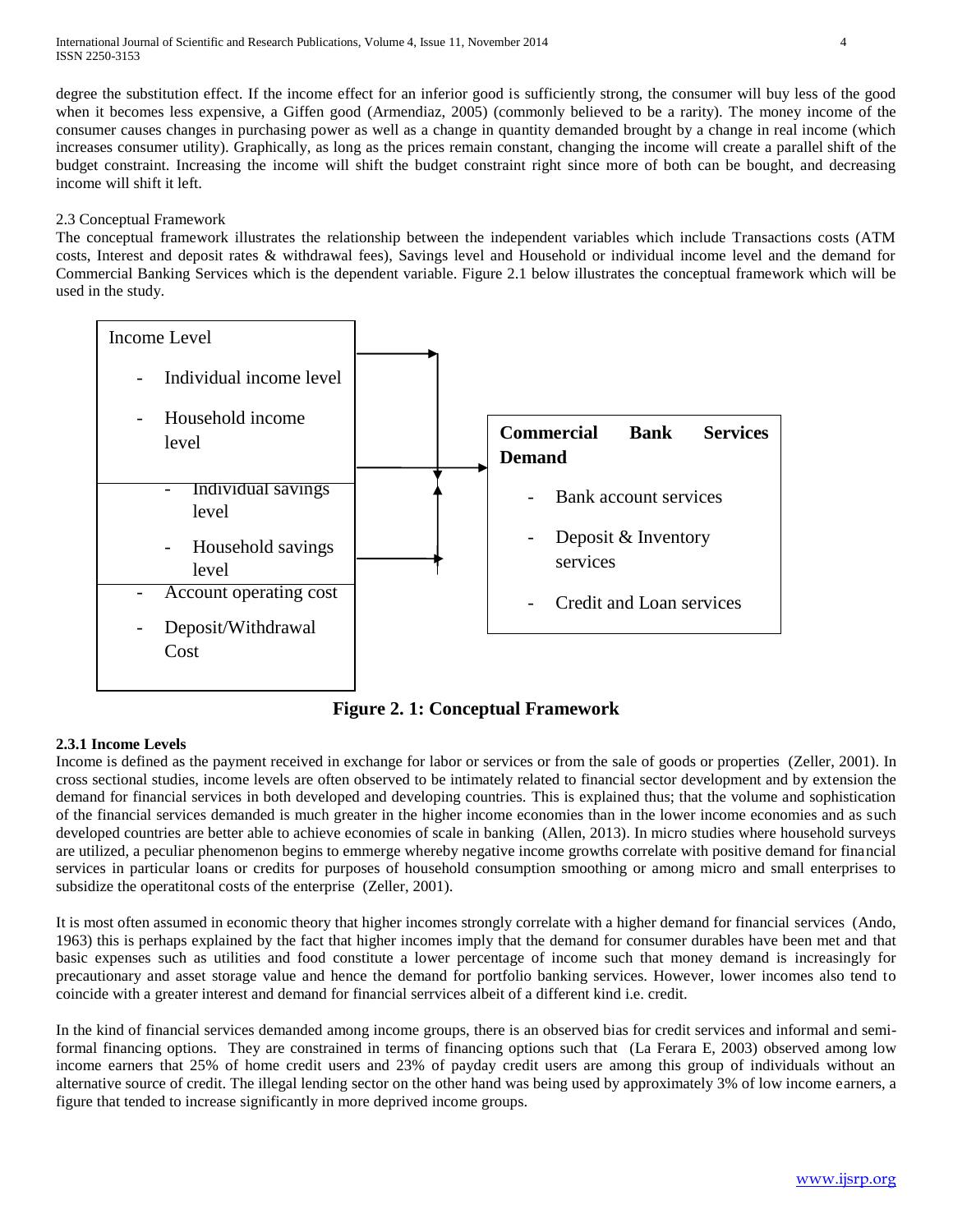## **2.3.2 Savings Levels**

A savings culture is often associated with robust demand for financial services. According to Ando & Modgliani (1963), the life cycle hypothesis assumes that the prime earning years of an individual is often the period in which demand for banking services is highest (Ando, 1963) established the existence of a positive correlation between demographics and savings levels as retirees dispose off assets to afford utilities and recreation and as the middle aged individuals in their earning prime differ consumption. Thus, very much like the Keynesian theory the life cycle hypothesis sticks to the definition of savings as deffered consumption. Sticking to this theme, the share of conumption in income tends to be much lower in higher income groups than in lower income groups. This is probably because their transitional income is much higher than in lower income groups who because of such factors as limited emloyment options precipitated by possibly limited levels of education and skill which results a situation whereby there is little avenue for any additional income streams (Dick, 2002).

For the lower income quintiles, savings levels relates to the demand for financial services especially the demand for credit services as credit is etched onto the reality of low income existence credit often offers the only means through which management of cash flow is possible. In the UK (La Ferara E, 2003) observed that 7 in 10 low income households absolutely have no savings and could not raise any sufficient money in times of an emmergency such as an adverse income shock such as a lay off.

Banking demand influenced by savings in Sub-Saharan Africa is not limited to individual demand for such banikng services such as savings accounts due to the prevalence of group savings rather than individual savings culture. In Ghana and Kenya, Commercial Banks have established linkages with informal actors such as Chamas in Kenya and Susu's in Ghana where 4,000 Susu's were collecting an average monthly value of \$15 worth of savings on average per individual and servicing 200,000 clients in the country in 2003 (Binger, 1998)

Atieno (1997) asserts that, In Kenya various account services have been launched such as the Chama accounts by NIC-Bank and Cooperative Bank in order to tap into this group savings culture. This is because the incentive behind group savings is often that of investments, asset purchases e.g. land that often have to be formaly financed due to the large purchasing costs and collateral requirements as well as the reluctance of MFI's and infomal financial institutions to give large volume or long term credits (Armendiaz, 2005). (La Ferara, 2003) on the other hand observed that in the UK where 78% of lower income households had no savings at all, demand for financial services especially credit services is often driven by the lack of safety nets and that the reality of life on a low income and for many was the only way of funding purchases. In the UK over 10 Million of households in the low income brackets used commercial credit facilities to finance expenditure and only about 0.5 million were using social credit to finance their expenditure (Whtley, 2011). Bank deposits to GDP ratio in Sub-Saharan Africa stood at 25% on average compaerd to other countries outside Subsaharan Africa where the ratio averaged about 40% (IMF, 2012). This suggests that there exists a comparativley lower savings culture in Subsaharan Africa as compared to other developing countries outside the continent.

## **2.3.3 Transaction Costs**

Both households and firms pay transaction costs each and every time they decide to buy or sell financial assetts. These costs consist of service charges, commissions, bid/ask spreads and the time required to effect a transaction. (Hess, 1995) argues that if transaction costs were to matter "households would be biased towards the size of asset portfolio it already owns rather than towards that which it would have otherwise owned minus the transaction cost" and that such households would trade less often on their asssets. He adds that when actual and optimal portfolio amounts differ, households can; earn lower expected rates of return, bear uncompensated diversifiable risk and have non-optimal amounts of liquidity (that is; higher than is optimal prefference to hold money).

Data in Kenya is sketchy to say the least but in economies such as the USA, there was an observable correlation between increased transaction costs and lower asset volumes traded by households between 1970 through 1986 so that transaction cost increases significantly reduced the buying and selling of financial commodities/assets by households (Hess, 1995). Transaction costs such as transport costs to financial institutions, transaction charges such as deposit charges, withdrawal and ATM charges, Interest rates on credit cards, interest rates on loans, account operating costs such as the costs for various services such as mobile banking charges, account inquiries charges, internet banking charges as well as operating balance charges incurred on opening a bank account impact the demand for financial services for instance; due to the small volume nature of deposits in Kenya and in Sub Saharan Africa in general, such costs can frequently erode the convenience of banking services.

On an annual basis for instance (Whtley, 2011) spoke of a £630 million behavior induced cost to low income consumers of financial services. In Kenya where alternative institutions such as SACCO's, MFI's and Mobile money offer substitute financial services similar to commercial banks for individuals, households and micro enterprises transaction cost differences are of pivotal influence on whether commercial banking services are competitive enough to effectively demand. This is apparently evident by the sharp acceleration in mobile money services subscription relative to bank service uptake in Kenya (CBK, 2012)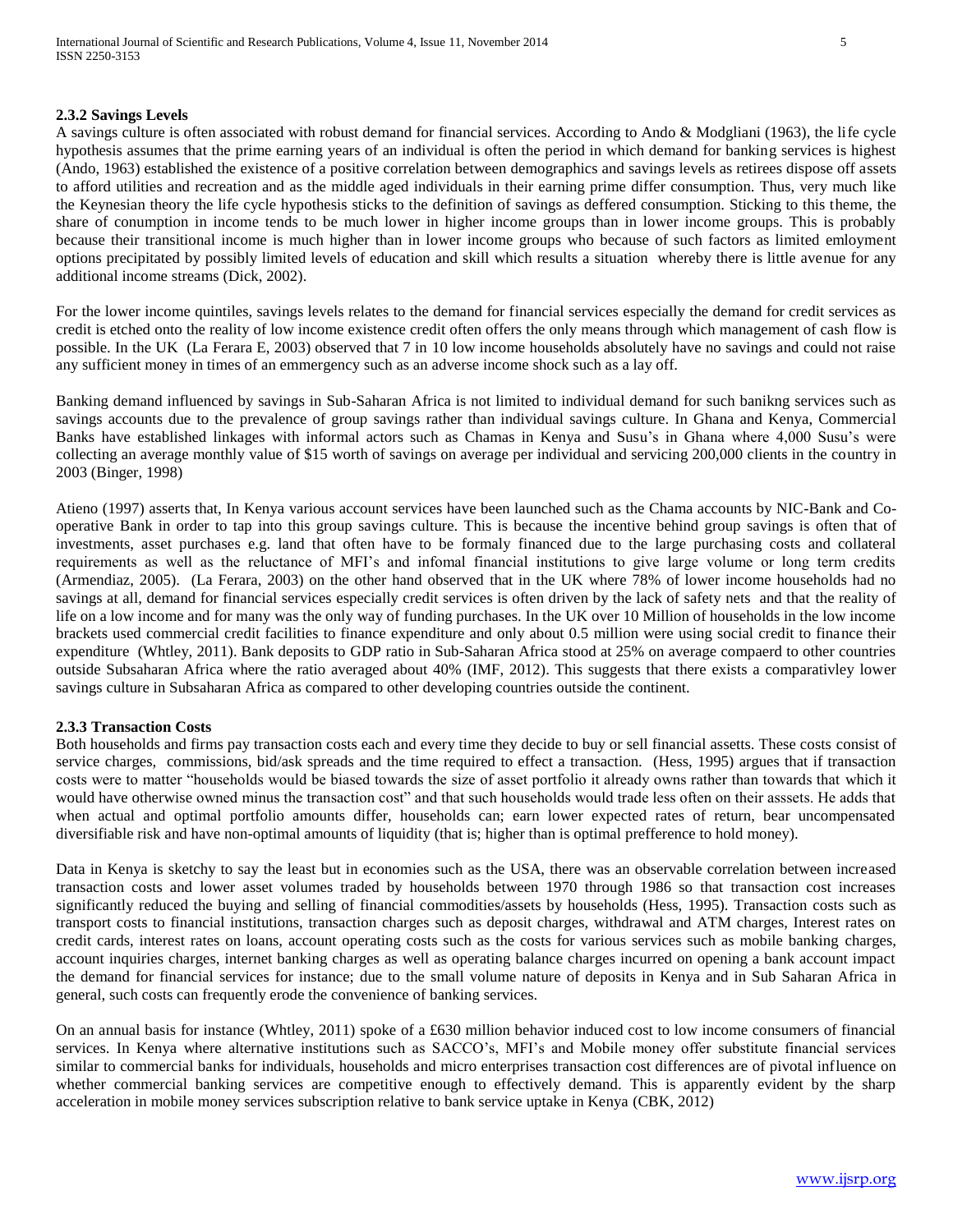#### **2.3.4 Demand for Banking Services**

Commercial banks may be described as institutions that engage in the following services.; processing of payments through e-money transfers, issuing of bank drafts and bank charges, accepting money on term deposits and lending by overdrafts, installments, provision of documents such as standby letter of credit, guarantees, performance bonds, securities underwriting, commitments and other forms of sheet exposures, safe keeping of documents and other documents in safety deposit boxes, sales, distribution of brokerage with or without advice, cash management and treasury, merchant banking and private equity financing, etc. In general, there are three broad categories of financial services/ banking services i.e. loans (credit services), savings services such as deposit accounts and insurance services that retail banking consumers may demand which are demanded for various reasons such as financial smoothing (Ellison et al., 2011) or for portfolio services such as the income life cycle hypothesis explains (Ando A, 1963).

Unsecured loans are monetary type loans that are not secured against the borrowers assets. Such type of credits/ loans are most typically credit card debt, credit lines and corporate credit lines, overdrafts among others which may be available under many different guises and credit packages (Schindler, 2007). As previously discussed, different income groups demand different financial services from commercial banks. For lower income group where cash flow management and consumption smoothing/ financial smoothing is a concern, it is typical that their major utility in using commercial banking services would be for the sake of credit/ loan facilities. For higher income groups interested in capital gains and equity banks offer a variety of agency services such as advisory services to cater to that niche, thus the demand for banking services may be perceived as a multivariate type of demand.

#### 2.4 Empirical Review

Paradigm has shifted over the years on the determinants of household demand for financial service from the typical perspective on loans (when focus was on MFI's in the 80's) to the forgotten half i.e. demand for savings services and later the emergence of demand for finance in the 90's. Consensus has however been reached that consumers stand to benefit from a wider range of financial services than just credit services (Armendiaz B, 2005). Demand for financial services is looked at from the perspective of income generation and financial smoothing such as investment, savings and credit deposits that earn interest to credit demand, insurance demand and short-term credits demand (Zeller J, 2005). It is imperative that it is understood that literature strands that focus on the demand for financial services in developing countries are rarely correlated to each other. (Allen .F, 2013) The consensus is out on whether demand for financial services in emerging markets is driven by prices or by discourse. In emerging markets a key characteristic observation has been the large significance of the informal sector whereby it is popular discourse that by incorporating the uninstitutionalized capital and actors of the informal sector into the financial system, financial development can be fast tracked in emerging markets. However; there is the hurdle of low demand for financial services at market prices to grapple with and more curious still; the effective functioning of alternative financial services providers such as informal credit and insurance markets such that the benefits of formal financial services do not exceed the relatively greater fixed costs associated with such products to the consumer (Beck, 2010).

An alternative view is that limited financial literacy serves as a more significant barrier to demand than the high fixed cost issue associated with formal financial services and especially traditional banking services such that if an individual is unfamiliar with a product/ service they will have no cause to demand for it. This assumption while not mutually exclusive from the first assumption has had significantly divergent repercussions as far as suggested strategies for the mitigation of low demand for financial services in the developing world as evidenced by the actions of financial sector actors. Households with low financial literacy tend to have the following financial habits; low pension/retirement savings, they borrow at high interests, and participate less in the financial system relative to the actions of their more financially literate counterparts (Lustradi, 2006).

In Indonesia, a ratio of Educational expenditure to GDP has been used in a prior survey of the phenomena by the Micro-Finance Innovation Centre for Resources and Alternatives (MICRA) as an indicator of financial literacy through population literacy. At the time of the study, the ratio of educational expenditure to GDP in Indonesia was one of the lowest in the world however; contrary to theoretical assumption the banking industry in the country was of significant geographical reach. Moreover, at the time Indonesian banks offered savings accounts with minimal deposit requirements the equivalent of \$0.53 and a return on deposits (interest earning capability) for deposits exceeding \$1.06. This compared to a per capita income of \$1,306 the banking penetration at the time of the study in the country was at 41% of the total population and 32% of the rural households in Indonesia that have a bank account (Cole S, 2009).

To evaluate the importance of financial literacy in households decisions to use banking services;-the study offered its unbanked respondents a two hour long financial literacy class with \$14 subsidies to observe whether they would indeed open bank accounts. In 2007, India ranked ahead of the USA at 38<sup>th</sup> place worldwide in terms of bank branch penetration with approximately 10 bank branches per 1,000km<sup>2</sup> compared to the USA in 39<sup>th</sup> place with 9.81 branches per 1,000km<sup>2</sup>. As a measure of financial literacy, the questionnaire survey instrument employed the following questions to gauge the respondent's level of financial understanding/knowledge. Which are as follows: Suppose you borrow Rp. 100,000 from a money lender at an interest rate of 2% per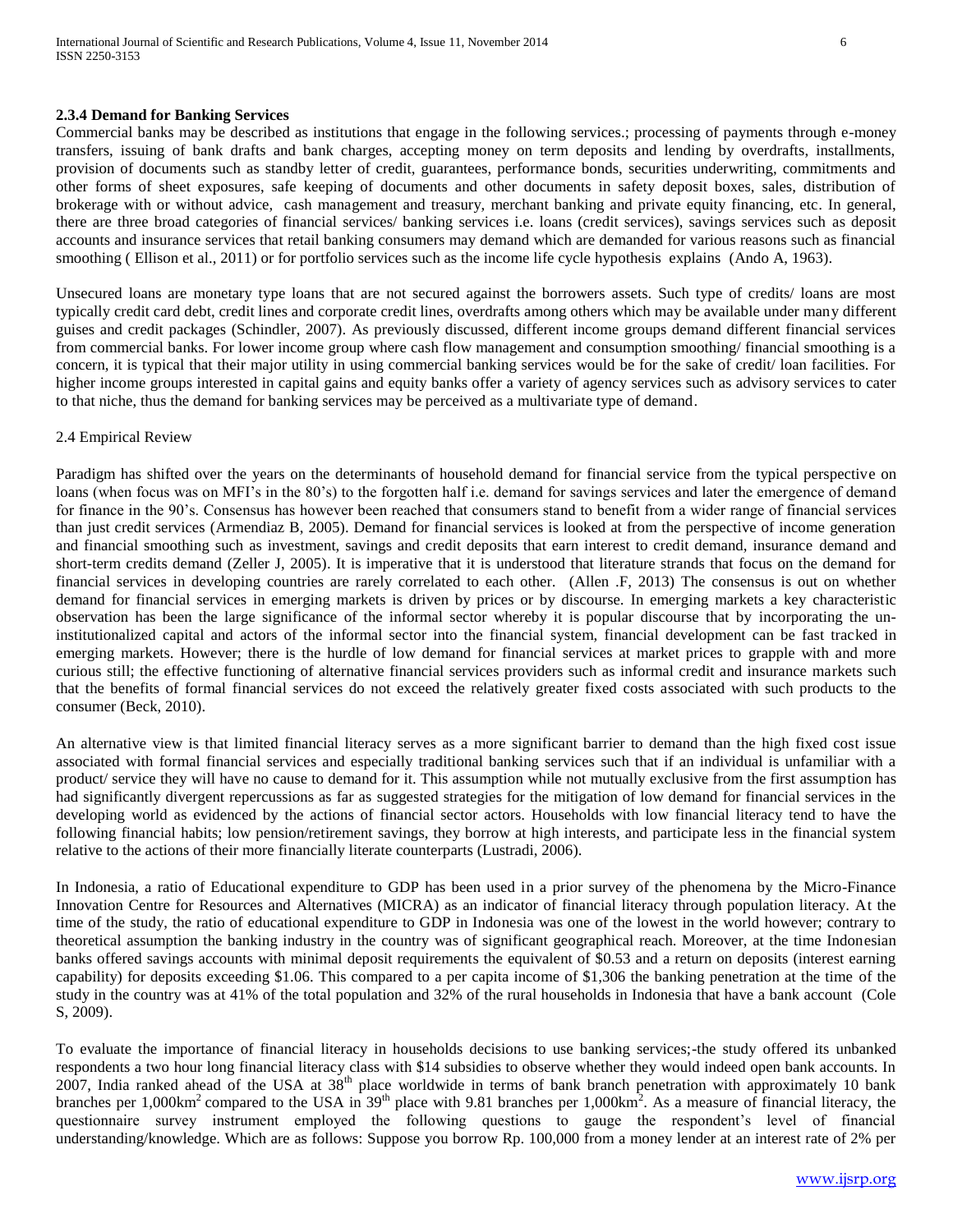month, with no repayment for three months. After three months, do you owe less than Rp. 102,000, exactly Rp. 102,000, or more than Rp. 102,000? If you have Rp. 100,000 in a savings account earning 1% interest per annum, and prices for goods and services rise 2% over a one-year period, can you buy more than, less than, or the same amount of goods in one year as you could today with the money in the account? Is it more risky to plant multiple crops or one crop? And suppose you need to borrow Rp. 500,000. Two people offer you a loan. One loan requires you to pay back Rp. 600,000 in one month; the second loan requires you to pay back in one month Rp. 500,000 plus 15% interest. Which loan represents a better deal for you? The mean share of correct answers was 52% in Indonesia, and 34% in India. It should be noted that all questions were multiple choice, two with two possible answers, and two with three possible answers. Thus, random guessing would yield an average score of 42%, which is in fact higher than the average score in India, where many respondents answered do not know rather than guess. The percentages of do not know" answers ranged from 6% to 38% in India and from 4% to 16% in Indonesia. The inflation questions elicited the most do not know responses in both countries. Looking at individual questions, a majority of people in both surveys responded correctly to the compound interest question (59% correct in India and 78% in Indonesia).

Discerning interest rate versus lump sum loan repayments seemed to be most difficult for Indian respondents (only 24% in India) whereby the diversification question yielded (31% correct answers in the Indian survey and 28% in Indonesia) (Cole S, 2009). Different authors identify seasonal income fluctuations as major determinants on the demand for financial services in their studies. (Beck T, 2008) such that borrowing derived from adversity is identified as being integral to the livelihood systems in developing countries such that in Burkina Faso loans and credits are used to solve inventory constraints in businesses as well as for expenditure smoothing in times of economic shock. (Zeller M, 2001) In comparison to the literature on credit demand, there are significantly fewer contributions on the savings behaviour of households in developing countries and in contrast studies tend to focus on rural demand. Also studies in developed countries that focus on formal savings demand often tend to observe savings patterns over a lifetime and such studies often regard age as an explanatory factor behind savings level (i.e. life cycle income hypothesis) and as such observations in developing countries often tend to contradict such theoretical expectations (Spio K, 1996).

Other studies on the demand for financial services tend to focus on the concept of credit rationing and its impact on both formal and informal demand for credit services. (Atieno, 1997) which thus leads to a combined study of the demand for formal and informal loans. An important insihght into these studies is that credit rationing is not the sole determinant of demand for either formal or the informal financial services (credit services) but that there are other explanatory factors at work such as; the distinct underlying motivation of customers in applying for loans (i.e. either for investment or for financial smoothing the latter having been identified as the major motivation behind informal credit services).

Other studies observe that countervailing impacts such as education levels, number of dependants, asset holdings, credit history, and secure land rights affect the demand of either demand for formal financial services such as banking is or the demand for informal financial services with the exception of asset holdings which affect the demand for both formal and informal financial services. (Bensako, 2010) Variables such as connections to financial institutions exhibit a positive and significant demand impact on the demand for both formal and informal loans. Others on the other hand are of the opinion that land holdings affect the probbability of using banking services such as credit services more often than labor increase and that this difference in probbability effect is significant (Beck, 2008).

## 2.5. Critique of Existing Literature

One of the critiques of the existing literature on consumer demand for commercil banking services is thus; That there is a shortage of empirical data on the banking sector in the African region (Allen, 2013); that studies on banking in Africa and in the developing world tend to be difficult to comparein cross-country terms and that there is often a confusion in the terms used and the difference in meanings between terms from one study to the next ; That cross country comparisons are difficult to establish due to the lack of panel data until recently as well as due to the lack of simmilarity between research instruments applied (i.e. macro data and household surveys) (Guerin, 2011); that studies of banking demand tend to focus on both the informal and formal sector and their different banking institutions (Beck et al., 2010).

## 2.6. Research Gaps

Various studies have focused on comparative studies between the formal and the informal financial sector(La Ferrara 2008; Schindler,2007). Some have focused on cross country comparisons between the uptake of one financial service or another (Allen .F, 2013) however, none have focused on customer demand for financial services offered by commercial banks in Nairobi county Kenya.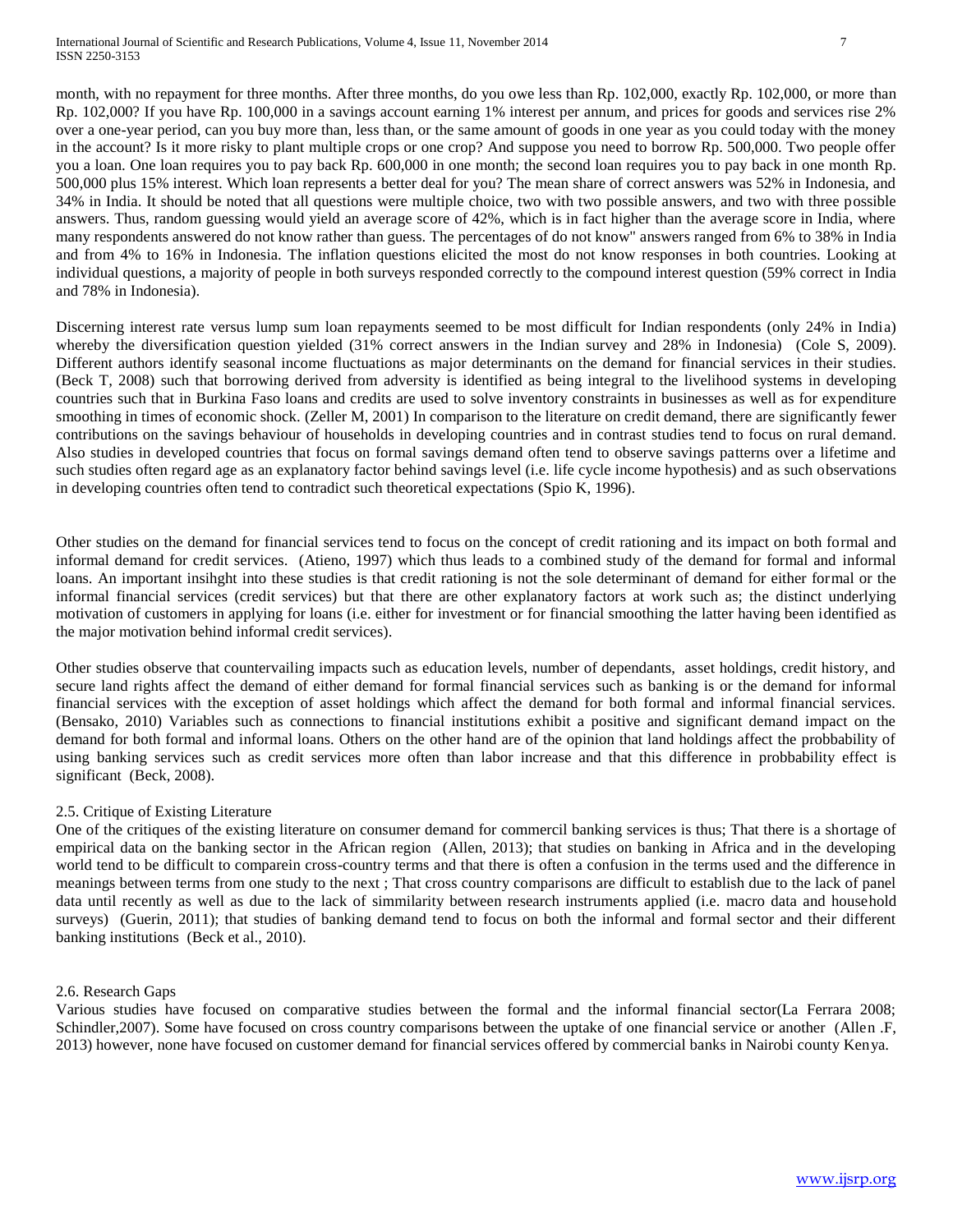#### III. METHODOLOGY

The researcher will use mixed research design technique. This type of research design combines the collection and analysis of qualitative and quantitative data. Mixed research design uses both research strategies and research approaches. Research strategy is a procedure for achieving a particular intermediary research objective such as sampling, data collection or data analysis. A research approach refers to an integrated set of research principles which are roadmaps that are associated with particular research interests. Examples of research approaches include experiments, surveys and correlation studies among others where each approach is specifically suited to address a particular analytic interest (Mugenda & Mugenda, 1999). The mixed research design technique will be utilized to overcome the limitations of a single research design and to address questions under study at different levels so as to understand the different factors affecting customer demand for financial services offered by Commercial Banks in Nairobi County.

The accessible population or the respondents will be customers from the 13 out of the 43 specific Commercial Banks branches selected for the study and operating in Nairobi County (CBK, 2012). A sample of (30%) 13 banks of the total 43 Commercial Banks operating in Nairobi County were selected for the purpose of this study. The researcher used Non-probability sampling specifically purposive sampling technique to select the 13 Commercial Bank branches operating in Nairobi County which were relevant to the research study. The target populations of the study are the different commercial bank customers. Table 1 below illustrates the sampling frame developed by the researcher of the 13 selected Commercial Banks operating in Nairobi County.

In this study, the sampling frame will be drawn from 13 of the total 43 Commercial Banks operating in Nairobi County. The researcher managed to visit and interview the Commercial Bank Branch Managers of the 13 selected Banks and it is from this interview that the estimate number of bank customers from each branch was derived. The sampling frame in Table 1 indicates that there is an estimate of about 78,000 customers from the 13 selected commercial bank branches under study. According to Mugenda & Mugenda (1999) when the population of a study is more than 10,000 individuals, 384 of them are recommended for as the desired sample size given that the Z statistic is 1.96 at 95% confidence level as shown in the following formula.

$$
N=\frac{Z^2Pq}{d^2}
$$

Where:

 $N =$ The desired sample size (When population is less than 10,000)

 $Z =$ The standard normal deviate at the required confidence level

 $P =$ The proportion in the target population estimated to have characteristics being measured

 $q = 1-p$ 

 $d =$ The level of statistical significance set

$$
384 = \frac{1.96^2(0.5)(0.5)}{(0.05)^2}
$$

Since resources and time are a major constraint in deciding the sample size, the above procedure will help guide the researcher in determining the sample size. Therefore, as indicated above, the study will use a sample of 30% of the desired sample size (384) as the actual sample size. Therefore the actual sample size that the study will consider will be 115 respondents from the 13 selected Commercial Bank branches under study.

Table 1 below shows the commercial bank name, branch name & location, the number of mangers from each commercial bank, the estimate number of customers from each commercial bank and the desired actual sample size for the study. The desired sample size for each Commercial Bank will be haphazardly selected during the survey. Using purposive sampling technique, a sample of 35 managers will be interviewed from the 13 Commercial Banks during the survey.

| N <sub>0</sub> | <b>Commercial Bank</b>    | <b>Branch Name &amp; Location</b> | <b>Managers</b> | <b>Customer No</b> | <b>Sample</b><br><b>Size</b> |
|----------------|---------------------------|-----------------------------------|-----------------|--------------------|------------------------------|
|                | Barclays Bank of Kenya    | Hurlingham-Yaya Center            |                 | 28,000             | 15                           |
|                | <b>CFC</b> Stanbic Bank   | Westlands-Chiromo Rd              |                 | 2.000              | $\ddot{\phantom{1}}$         |
|                | Chase bank                | Riverside-Kileleshwa              |                 | 2.000              | 5                            |
|                | Commercial Bank of Africa | Upperhill-CBA HQ                  |                 | 2.000              | 10                           |
| 4              | Cooperative Bank of Kenya | Ngong Rd-NBC Center               |                 | 4.000              | 12                           |

## **Table 3. 1: Sampling Frame**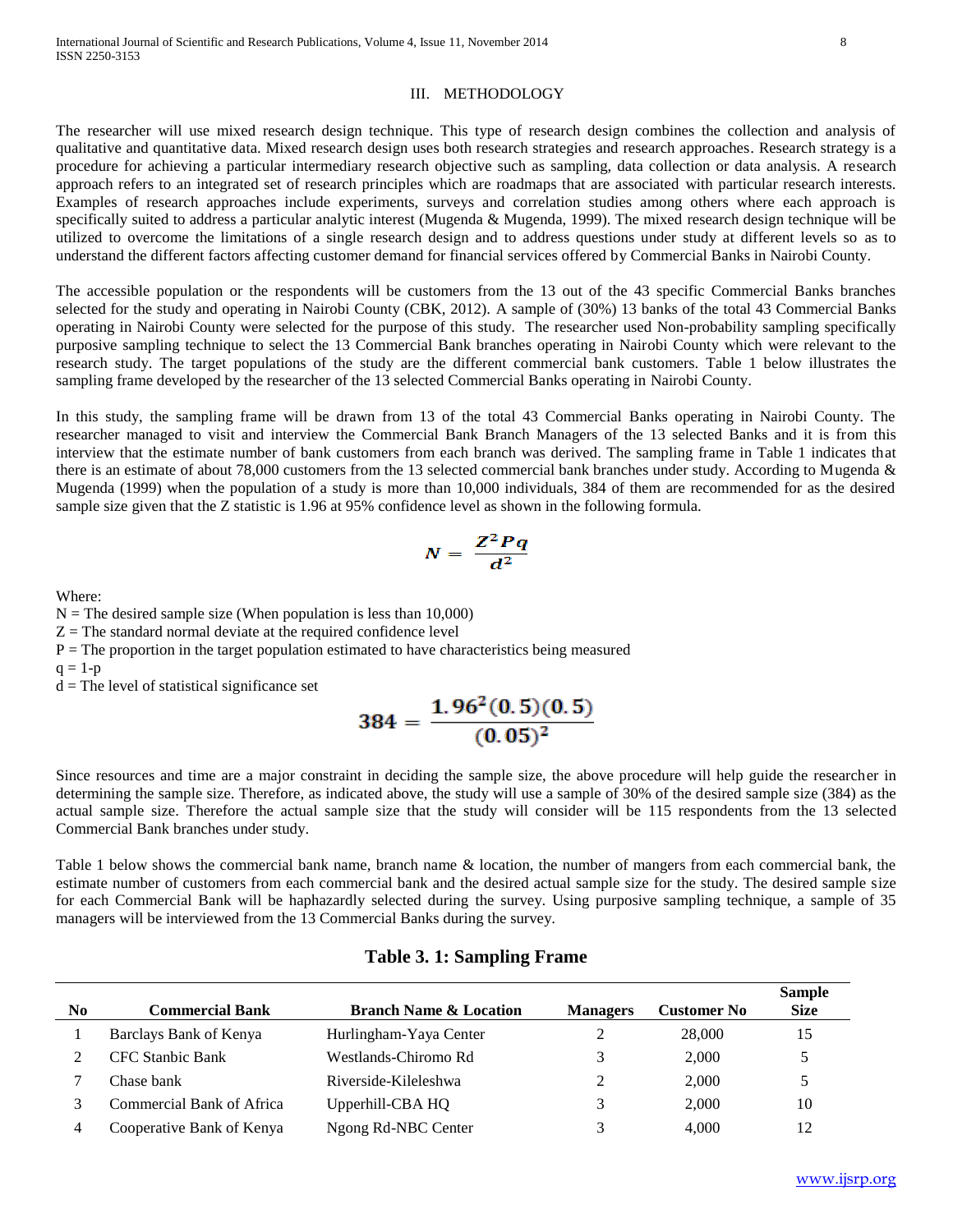International Journal of Scientific and Research Publications, Volume 4, Issue 11, November 2014 9 ISSN 2250-3153

|    | Diamond Trust Bank             | Parklands-3rd Avenue           |    | 2.000  | 5   |
|----|--------------------------------|--------------------------------|----|--------|-----|
| 6  | <b>Equity Bank</b>             | Westlands-Woodvale Grove       |    | 18.500 | 15  |
| 8  | Gulf African Bank              | Upperhill-Gemina Plaza         |    | 2,000  | 5   |
| 9  | I&M Bank                       | Westlands-Sarit Center         | ∍  | 2.500  | 10  |
| 10 | Kenya Commercial Bank          | Westlands-Sarit Center         | 6  | 6.000  | 13  |
| 11 | NIC Bank                       | The Junction-Dagoretti Corner  | ∍  | 2,000  | 5   |
| 12 | <b>Standard Chartered Bank</b> | Westlands-Chiromo Road         |    | 5.000  | 10  |
| 13 | United Bank of Africa          | <b>Upperhill-NHIF Building</b> |    | 2.000  | 5   |
|    |                                | <b>Total</b>                   | 35 | 78,000 | 115 |

A structured questionnaire was used to obtain the data. A Pilot study of 10% (12respondents) of the desired sample size of 115 respondents will be carried out at Barclays Bank of Kenya: Hurlingham Branch: Yaya Center. According to Mugenda & Mugenda (1999) the purpose of the pilot study is mainly to pretests the instrument to ensure that the items in the instrument are stated clearly and have the same meaning to all the respondents. The pretest will also enable the researcher asses the clarity of the instrument and asses the time taken to administer the instrument. The reason for choice of Barclays Bank of Kenya: Hurlingham Branch: Yaya Center is because it has similar characteristics and features as the other Commercial Bank Branches operating in Nairobi County. The pretest will be subjected to the internal consistency technique using the Kunder-Richardson (K-R) 20 Formula which is as follows:

**KR**<sub>20</sub> = **(K)**  $(S^2 - \sum s^2) / (S^2)$  **(K-1)** 

Where:

 $KR_{20}$ = Reliability coefficient of internal consistency

 $K =$  Number of items used to measure the concept

 $S^2$  = Variance of all scores

 $s^2$  = Variance of individual items

A high coefficient will imply that items correlate highly among themselves indicating that there exists consistency among the items in measuring the concept of interest (Mugenda & Mugenda, 1999).

Data was analyzed using quantitative analysis. The first step described and summarized the data by use of descriptive statistics. This enabled the researcher to meaningfully describe the distribution of results depending on the variables in the study and the scale of measurements used. Descriptive statistics such as Measures of central tendency (Mean, Mode and Median) and Measures of variability (range, standard deviation, frequency distribution, histograms, frequency polygons, bar charts, percentages and relationships) was used in analyzing the data. Inferential statistics on the other hand was used to make inferences about the population based on results obtained from samples. In this study, the researcher used use Chi-square tests which will attempt to establish the relationship between independent variables and the dependent variable which are categorical in nature for example age and the type of bank account held by a customer among others. The reason for choice of Chi-Square analysis is because the technique can be used on data that has been measured on nominal scale and can be used to see the difference between two or more groups of categories. Chi-Square technique is a non-parametric technique and therefore no assumptions about the data or parameters in the population can be made. The questionnaires were coded and the data will be keyed into the computer using Statistical Package for Social Science (SPSS V-17) as well as STATA (10/12) Statistical Software. The statistical software's was used to analyze both descriptive. The researcher was presented using charts, graphs and tables. Charts

## IV. FINDINGS, SUMMARY, CONCLUSIONS AND RECOMMENDATIONS

## 4.1 General and Background Information

## **4.1.1 Response Rate**

The study achieved an appropriate number of respondents for the findings to be statistically significant to inference the study population. To achieve this, the study administered 150 questionnaires with 119 of them being appropriately filled for analysis. This response constitutes 79 percent of responses. This response rate was considered appropriate for analysis -as supported by Mugenda and Mugenda (2003) who posit that that a response rate of 70% and above is excellent. Further, the study managed to survey the target 13 banks as indicated in this research and which are operational in Nairobi County. The banks sampled include Barclays bank, CBA, CFC, Chase bank, cooperative bank, diamond trust bank, equity bank, Gulf bank, M bank, NIC bank, Standard Chartered bank, and UBA bank and I&M Bank.

## **4.1.2 Gender of Respondents**

The study sought to establish the gender of the respondents. Therefore, the respondents were asked to indicate their gender. 44 (37%) of the respondents were female and 75 (63%) of the respondents were male as shown in figure 4.1. Gender is an important societal component and has been correlated to some factors like the nature of consumption. With reference to the study, the gender of the respondents determines their demand for bank services.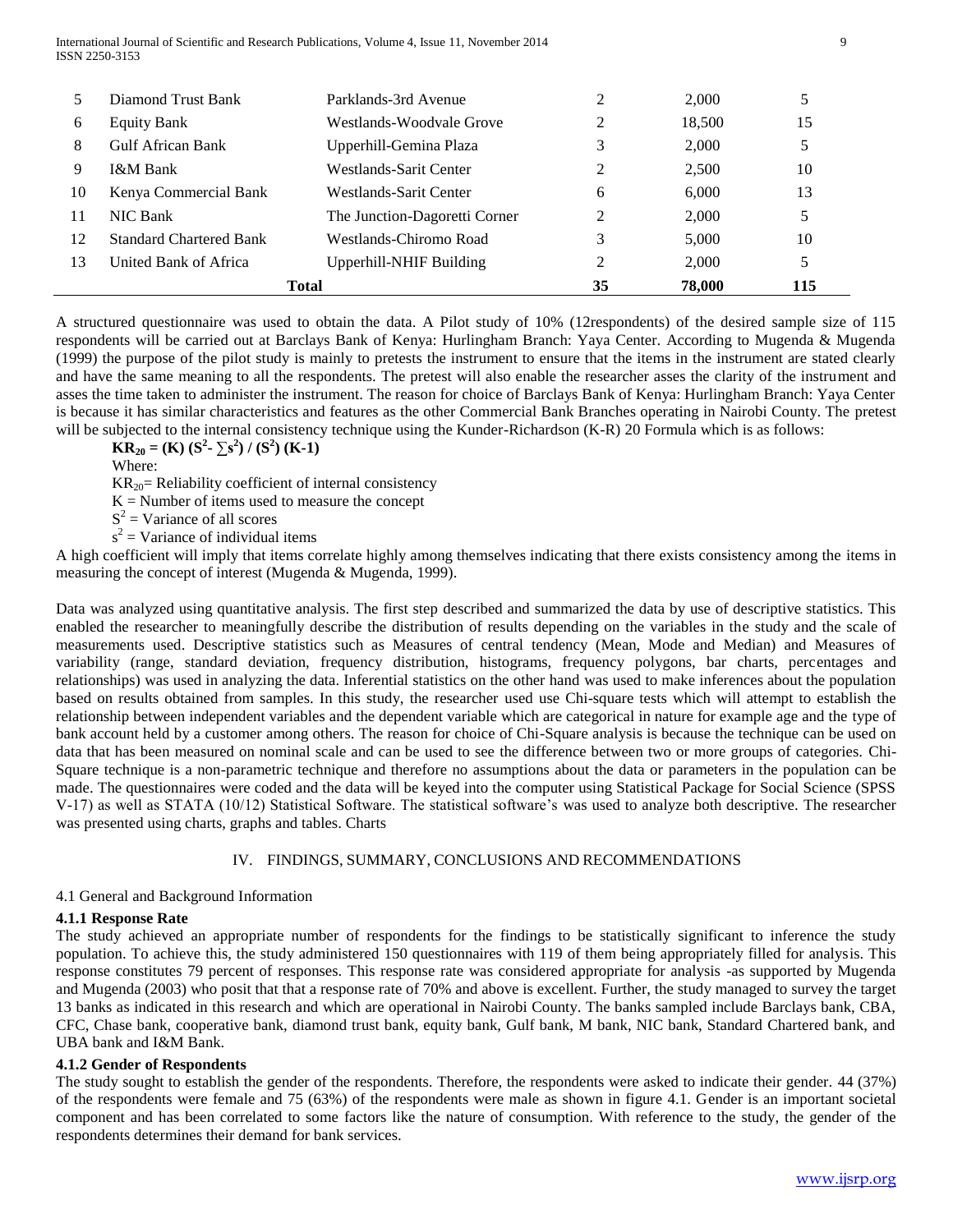

**Figure 4. 1: Gender of respondents**

# **4.1.3 Age Group Distribution of The Respondents**

To further understand the demographics of the repodents the study sort to identify the age group of the respodents. Majority of the repodents fall in the ctegory of youth (18-35 years), 37% of the respodents identified with the 18-27 years age group, 40% identified 28-37 years group, 19% identified with 38-47 years group and 3% identified with 48 and above years age group as shown in figure 4.2 below.



**Figure 4. 2: Age group distribution of respondents**

# **4.1.4 Level of Education**

The level of education of the respondents was pertinent to the study and it informs the decision making process of the respondents while further significantly contribute to the income level of the respondents. The study got responses from highly educated persons in the society as majority of the respondents had degrees, masters, and doctorate level of education. This is because 69% of the respondents had degrees, 18% had masters, and 2% had doctorate level of education. 2% of the respondents had certificate level of education and 10 % of the respondents had a diploma as shown in figure 4.3.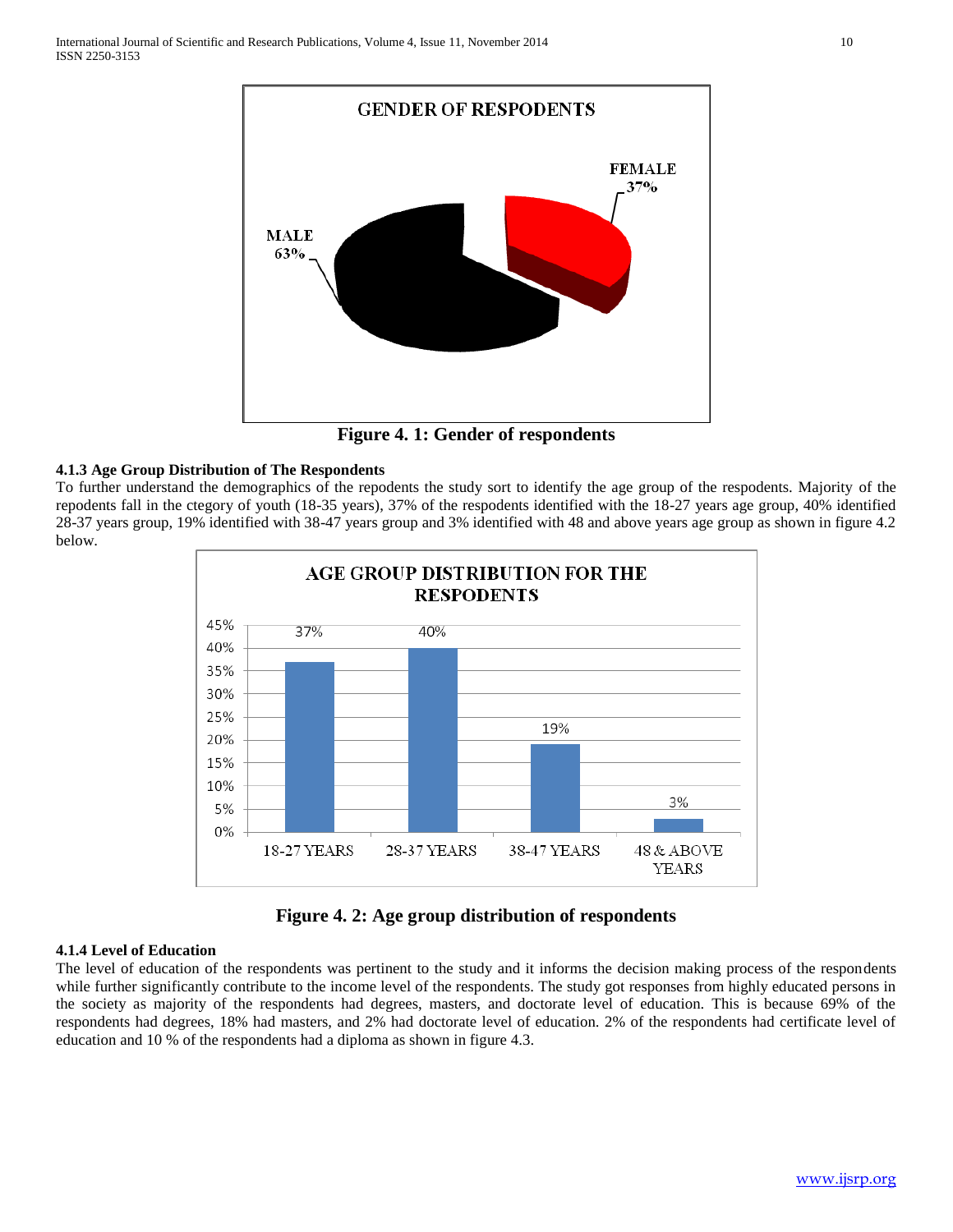

**Figure 4. 3: Level of Education**

## **4.1.5 Occupation of the Respondents**

65 (55%) of the respondents were employed either by the sampled backs or elsewhere, 28 (24%) of the respondents were selfemployed and only 26 (22%) were unemployed as shown by table 4.1 below. It is noteworthy that majority of the respondents had an identified monthly income from their employment and business from those who were self employed. Further, the unemployed respondents recorded s significant level of income. The occupation dictates the income level, which is pertinent to the demand for the services provided by the banks.

| <b>OCCUPATION</b>    |     | FREQUENCY PERCENTAGE |
|----------------------|-----|----------------------|
| <b>EMPLOYED</b>      | 65  | 55%                  |
| <b>SELF EMPLOYED</b> | 28  | 24%                  |
| UN EMPLOYED          | 26  | 22%                  |
| <b>TOTAL</b>         | 119 | 100%                 |

## **Table 4. 1:Occupation of the Respondents**

#### **4.1.6 Bank Distribution of** Respondents

The study established a fair distribution of responses with respect to the different banks sampled. The minimum number of respondents established by the study was 5 respondents (4%) and a maximum of 15 respondents (13%) as shown in table 4.2 below. The distribution reduces bank bias and informs the unbiased and objective deduction of the main demand determinants of the study.

| <b>COMMERCIAL BANK</b>  |    | FREQUENCY PERCENTAGE |
|-------------------------|----|----------------------|
| <b>BARCLAYS BANK</b>    | 15 | 13%                  |
| <b>CBA BANK</b>         | 10 | 8%                   |
| <b>CFC BANK</b>         | 5  | 4%                   |
| <b>CHASE BANK</b>       | 8  | 7%                   |
| <b>COOPERATIVE BANK</b> | 11 | 9%                   |
| DIAMOND TRUST BANK      | 5  | 4%                   |
| <b>EOUITY BANK</b>      | 15 | 13%                  |
| <b>GULF BANK</b>        | 5  | 4%                   |

## **Table 4. 2: Distribution of Respondents with respect to Banks**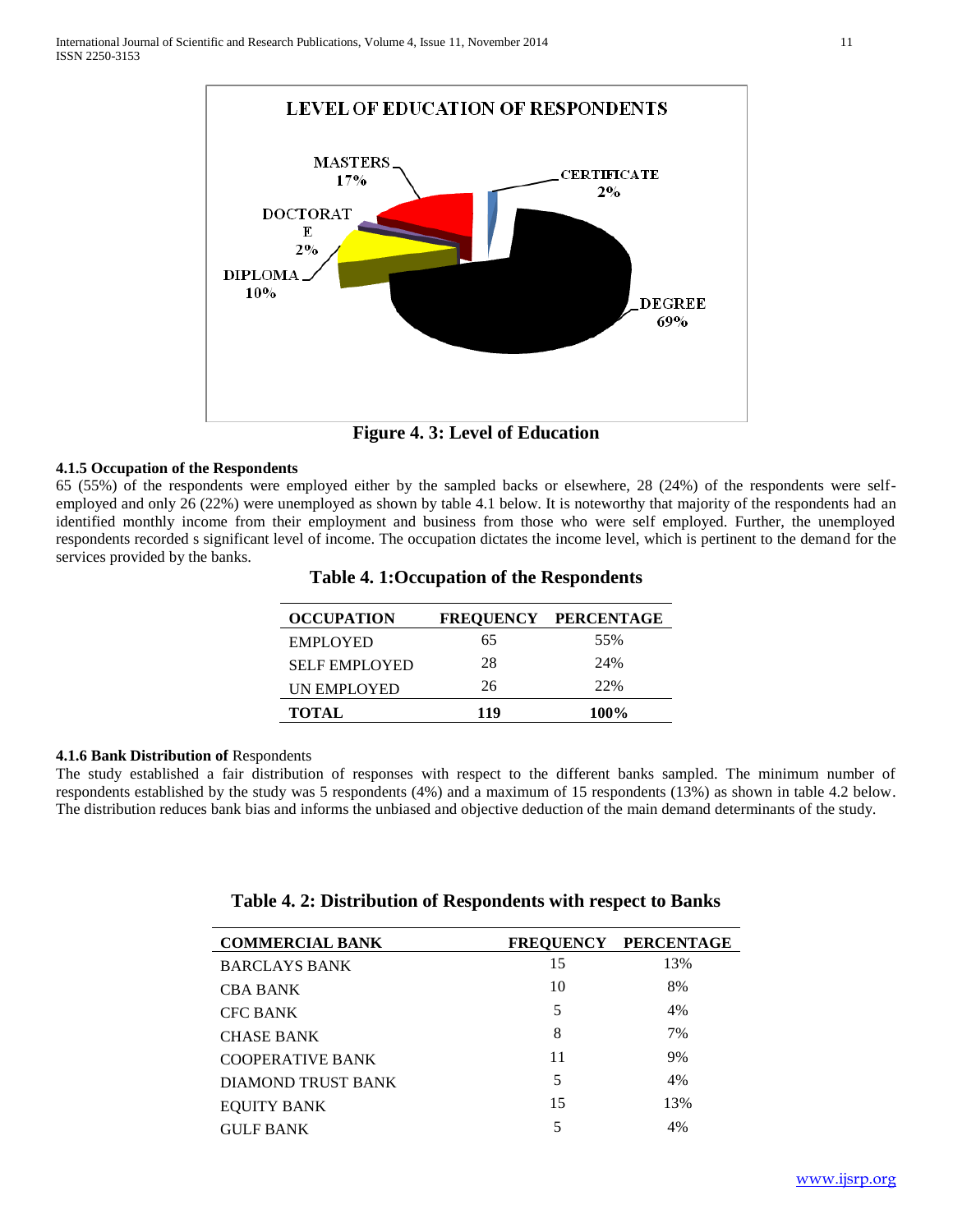| <b>TOTAL</b>             | 119 | 100% |
|--------------------------|-----|------|
| UBA BANK                 | 7   | 6%   |
| STANDARD CHARTERRED BANK | 10  | 8%   |
| <b>NIC BANK</b>          | 5   | 4%   |
| <b>KCB BANK</b>          | 13  | 11%  |
| <b>I&amp;M BANK</b>      | 10  | 8%   |

#### 4.2 Income Level of Respondents

#### 4.2.1 Level of Income of the Respondents

One of the main objectives of the study is to examine the effect of income levels on the demand of financial services. Thus, the study enquired the level of income of the respondents to establish a correlation. 26 (22%) identified with the 0-20,000 category of income, 24 (20%) identified with the 20,000-40,000 category, 19 (16%) identified with the 40,000-60,000 category, 11 (9%) identified with 60,000 -80,000 category, 13 (11%) identified with 80,000-100,000 category and 26 (22%) identified with the 100,000 and above category as shown in figure 4.4 below. The study got respondents from different income levels to broaden the scope of correlation.



**Figure 4. 4: Level of Income of Respondents**

## 4.2.2 **Monthly Income and the Demand for Loans**

One of the main services sort after from the banks is the loan facility that they offer. According to Allen (2013), there is a strong correlation between income and the demand for financial services. The responses offered by respondents support the literature reviewed. All the respondents who had a form of income admitted to have sort for the loan service from their respective banks. The statistics also show that there is a higher demand for the short-term loan facility than the other loan facilities.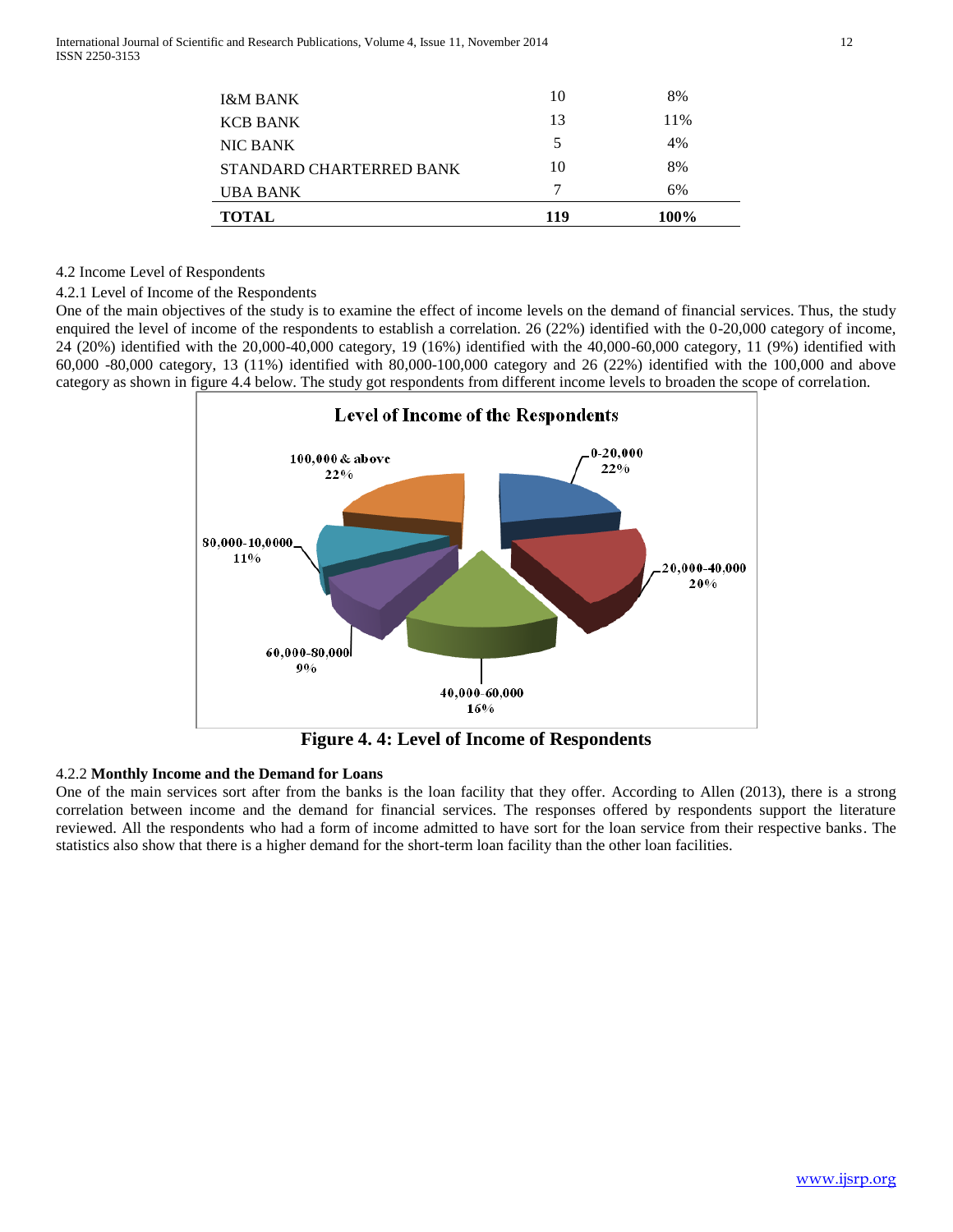

**Figure 4. 5: Percentage Distribution of Loans**

The study further extrapolated the demand of the loan on the different levels of income. A correlation exists between the level of income and the loan facility demanded. The majority of the respondents who had a lower cadre of income (0-60,000) indentified with the short-term loan facility while majority of those with a mid level of income (60,000-100,000) identified with the medium term loan facilities and majority of those with high income (100,000 and above) identifying with the long-term loan facility as shown in table 4.3. Thus, the higher the income of the respondents the higher the demand of financial services and the higher the number of loan facilities available to him or her.

| <b>LEVEL OF</b><br><b>INCOME</b> | <b>SHORT-TERM LOAN</b> |                   | <b>MEDIUM-TERM LOAN</b> |                   | <b>LONG-TERM LOAN</b> |            |
|----------------------------------|------------------------|-------------------|-------------------------|-------------------|-----------------------|------------|
|                                  | <b>Frequency</b>       | <b>Percentage</b> | <b>Frequency</b>        | <b>Percentage</b> | <b>Frequency</b>      | Percentage |
| $0 - 20000$                      | 26                     | 100%              | 0                       | 0%                | 0                     | $0\%$      |
| 20000-40000                      | 23                     | 96%               |                         | 4%                | 0                     | $0\%$      |
| 40000-60000                      | 12                     | 63%               |                         | 37%               | 0                     | $0\%$      |
| 60000-80000                      | $\overline{2}$         | 18%               | Q                       | 82%               | $\overline{0}$        | $0\%$      |
| 80000-100000                     | 0                      | 0%                |                         | 38%               | 8                     | 62%        |
| $100000 \&$ above                |                        | 4%                | 10                      | 38%               | 15                    | 58%        |

**Table 4. 3:Distribution of Demand of the Loan facilities along Income Levels**

The study further sort to enquire the frequency to which the respondents had requested for the respective loan service from the bank. Majority identified that they had requested the respective service once in the past year with a scaling down response trend observed on the other frequencies of twice to four times as shown in figure 4.6

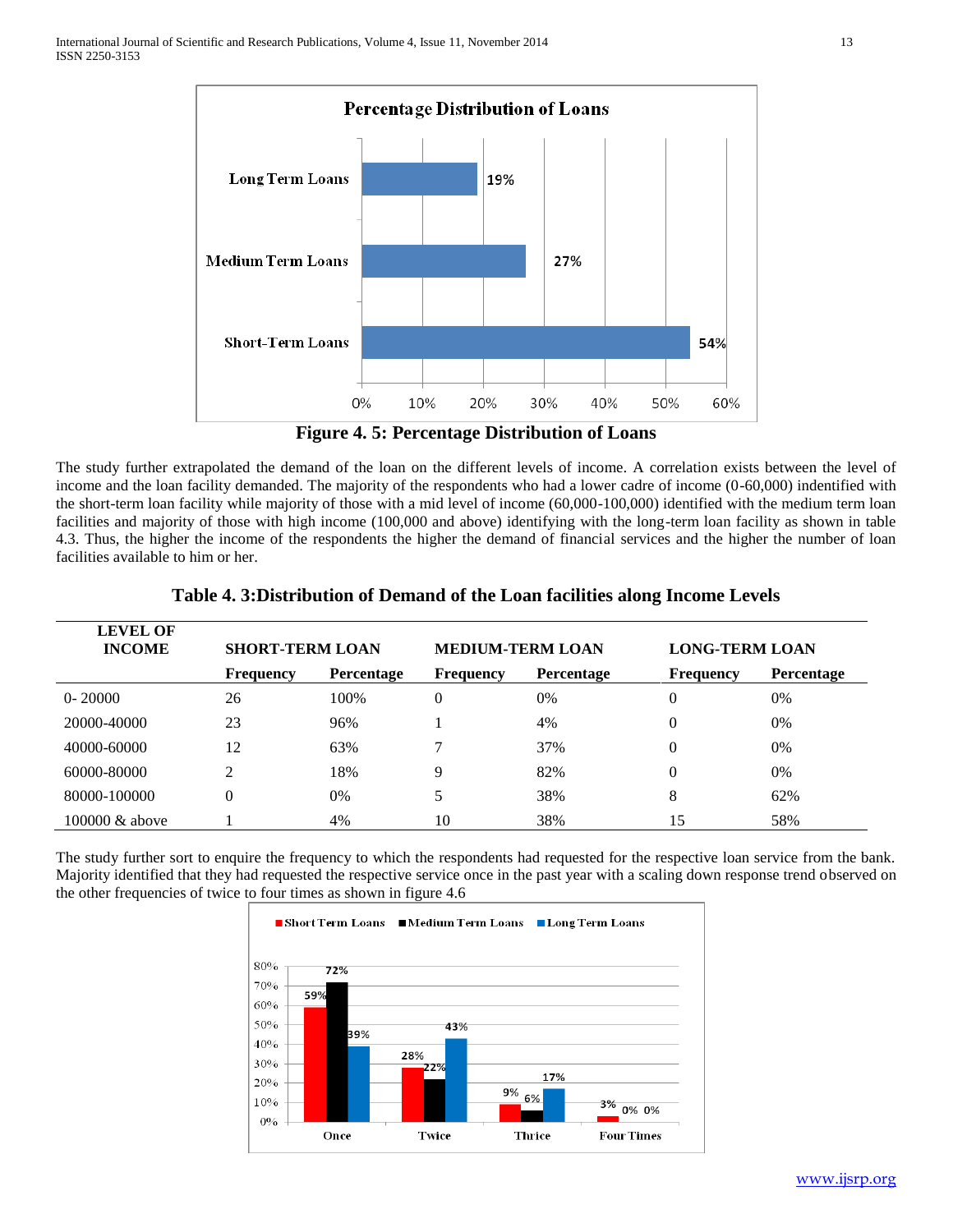# **Figure 4. 6:Distribution Frequency of Loan Requests**

#### 4.3 Savings level Information

#### **4.3.1 Level of Savings of the Respondents**

Ando and Modigliani (1963) acknowledged that a savings culture is strongly correlated with a robust demand of financial services. Thus the study sort to test the correlation in order to explain the high demand of financial services by the respondents. Thus, the respondents were expected to respond to their savings levels with all identifying that they had a saving culture. The distribution of savings however differed depending on the level of income. Majority 57% identified with the 0-10,000 category whereas 2% identified with the 80,000-90,000 categories as shown in table 4.4 below. It is indeed noteworthy that the levels of savings were not significantly high with reference to the level of income as some of the respondents under-saving given the recommended 10% of the income benchmark.

| <b>RANGE OF MONTHLY SAVINGS</b> | <b>Frequency</b> | Percentage |
|---------------------------------|------------------|------------|
| 0-10000                         | 68               | 57%        |
| 10000-20000                     | 15               | 13%        |
| 20000-30000                     | 10               | 8%         |
| 30000-40000                     | 1                | $1\%$      |
| 40000-50000                     | 4                | 3%         |
| 50000-60000                     | 6                | 5%         |
| 60000-70000                     | 6                | 5%         |
| 70000-80000                     | 7                | 6%         |
| 80000-90000                     | 2                | 2%         |
| <b>TOTAL</b>                    | 119              | 100%       |

|  |  |  |  |  | <b>Table 4.4: Level of Savings of Respondents</b> |  |  |  |  |
|--|--|--|--|--|---------------------------------------------------|--|--|--|--|
|--|--|--|--|--|---------------------------------------------------|--|--|--|--|

## **4.3.2 Type of Saving Instruments used by Respondents**

Further, the study sort to identify the preferred mode of savings by the respondents. Majority 82% of the respondents identified with the savings account, 12% identified the deposit account and 6% identified SACCOs' as their main preference as shown in figure 4.7



**Figure 4. 7: Preferred Savings Instruments**

## 4.4 Transaction Costs Information

## **4.4.1 Transport costs Incurred by Respondents**

The study sort to interrogate whether the correlation between the various transactions costs and the demand for the financial facilities. Hessy (1995) extrapolated from data in the USA that the higher the transaction cost the lower the demand the bank facilities. Thus, the study sort to establish whether such correlation exists in the current Kenyan market. One of the main costs interrogated by the study is the transport cost. Majority of the respondents identified minimal transport costs as 51% of the respondents cited that the transport cost back and forth the bank ranged from 0 to 1000 shillings, 17% identified with 1000-2000 categories as shown in table 4.5 below. The nature of response revealed that transport cost was not high as identified by many respondents thus could not deter the respondents from demanding the services provided by the bank.

# **Table 4. 5: Distribution of Transport Costs**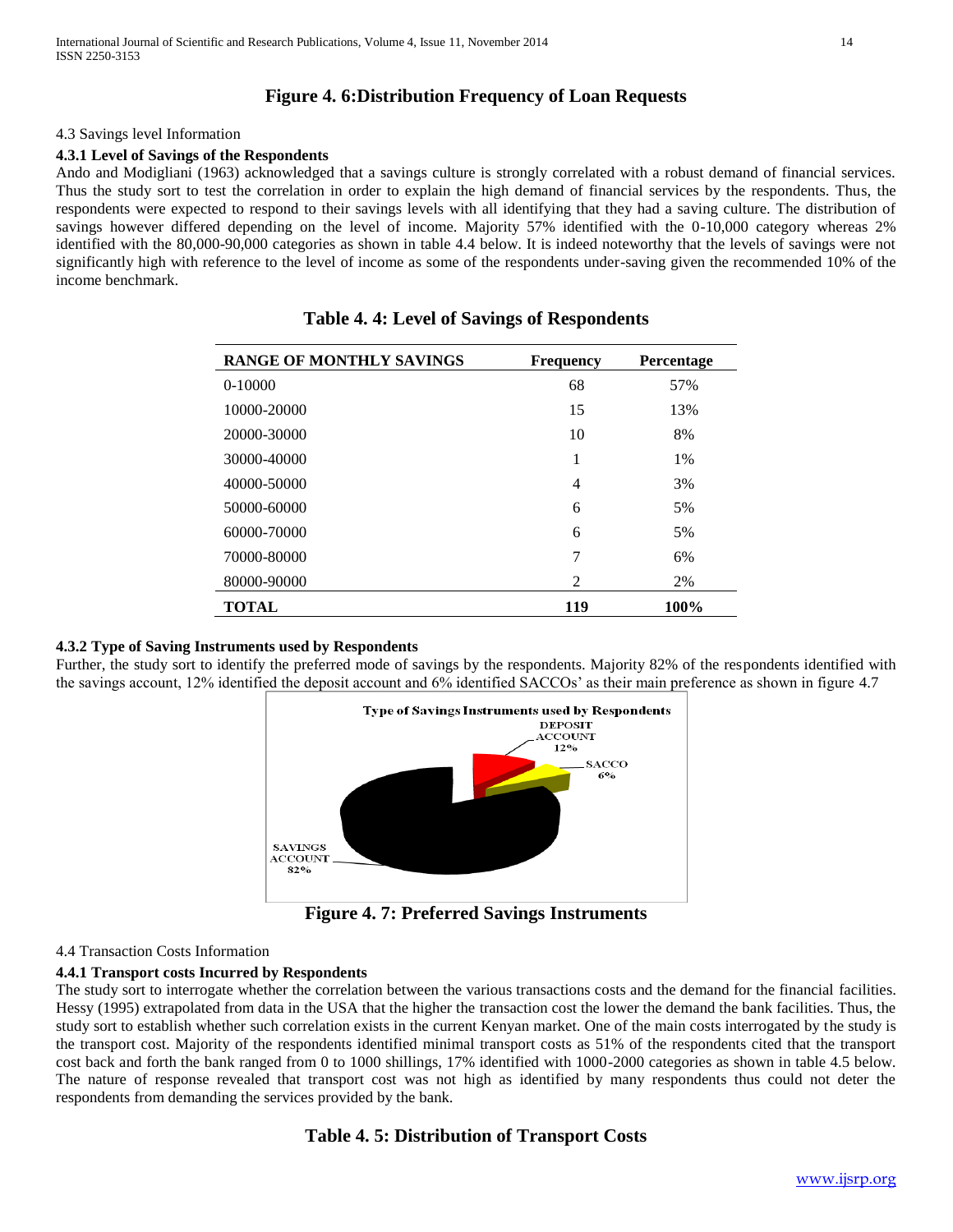| <b>Range of Transport Costs</b> | <b>Frequency</b> | percentage |
|---------------------------------|------------------|------------|
| $0-1000$                        | 61               | 51%        |
| 1000-2000                       | 20               | 17%        |
| 2000-3000                       | 10               | 8%         |
| 3000-4000                       | 2                | 2%         |
| 4000-5000                       | 6                | 5%         |
| $5000 \&$ above                 | 4                | 3%         |
| Not applicable                  | 16               | 13%        |
| TOTAL                           | 119              | 100%       |

#### **4.4.2 Bank Charges**

The study further interrogated whether bank charges as a function of transaction costs influenced the demand of bank services. 28% identified that they incur 0-1000 shillings in bank charges a month, majority 32% of the respondents cited they incur an average cost of between 1000 and 2000 shillings a month, 14% identified with the 2000-3000 shillings category, 8% identified with 3000-4000 shillings category, 12% identified with the 4000-5000 shillings category, 3% identified with 5000 and above category and only 3% did not respond to the question as shown in table 4.6 below. It is noteworthy that from the response the bank charges do not weigh in on the demand for bank facilities as most of the service fees were low thus majority of the respondents identifying with the lower range cadre of charges.

| <b>Range of Bank Charges</b> | <b>Frequency</b> | <b>Percentage</b> |
|------------------------------|------------------|-------------------|
| $0-1000$                     | 33               | 28%               |
| 1000-2000                    | 38               | 32%               |
| 2000-3000                    | 17               | 14%               |
| 3000-4000                    | 9                | 8%                |
| 4000-5000                    | 14               | 12%               |
| 5000 $\&$ above              | 4                | 3%                |
| No Response                  | 4                | 3%                |
| TOTAL                        | 119              | 100%              |

## **Table 4. 6: Range of Bank Charges Experiences by Respondents**

#### 4.4.3: **Opening Bank Account Fees**

Another major transaction cost that customers have to incur is the charges required to open a bank account. In an effort to interrogate whether the opening fees deter the demand for bank services the respondents were asked to identify the cost they incurred when opening their bank accounts. Majority (34%) of the respondents cited that there was no cost incurred when opening the bank account with 29%, 11%, 2%, 12%, 13% identifying with 500-1000, 1000-1500, 1500-2000, 2000-2500 and over 3500 categories respectively as shown in figure 4.8. the findings further disqualify opening bank account fees as a transaction cost that influences the demand for bank facilities.

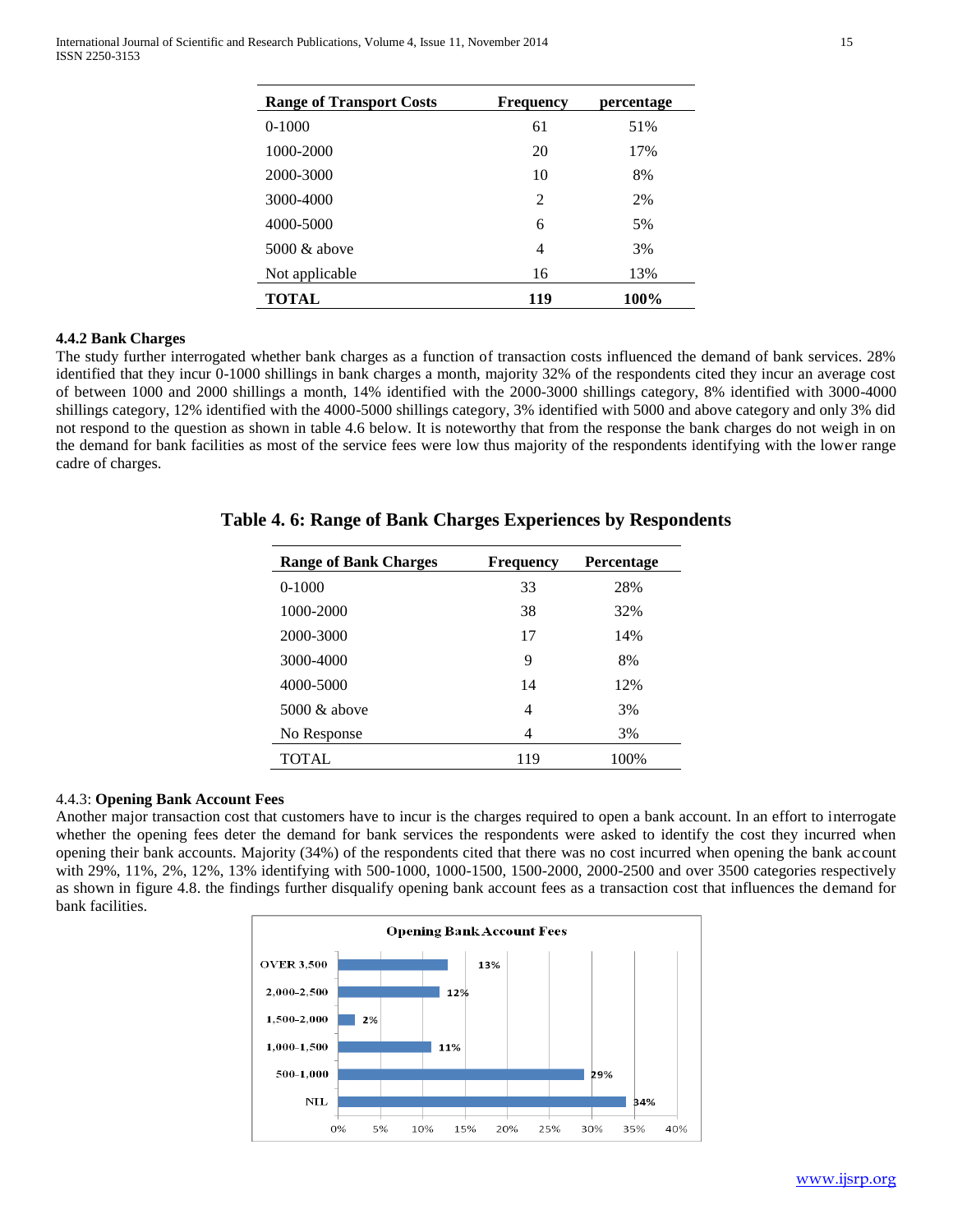# **Figure 4. 8: Opening Bank Account Fees**

#### **4.4.4 Opening Bank Account Balance**

The study also sorts to identify the amount required by the banks as an account balance in the offset of opening a bank account. Majority identified zero balance (30%) and 500-1000 (37%) as shown in figure 4.9 below. This further demonstrates that opening bank balance is not a deterrent to the demand of bank services as the costs are at a bare minimum.



**Figure 4. 9: Opening Bank Account Balance Required**

#### **4.4.5: Interest Rates**

As earlier identified by the research the most sort after bank facility is the loan facility. Thus, the respondents were requested to cite the interest rate they were charged on their loans. Thus from the 54% (64) who had identified they had requested for the short term loan facility majority (42%) identified that they had been charged an interest rate of between 14% and 16% with others citing the rates as shown in table 4.7 below. From the response interest rates on the loans served as a big deterrent to the demand for bank facilities. The demand for money had driven the vast majority to request for the loan facility despite the high interest rates charged by the banks.

| <b>Range of Interest Rates</b> | <b>Frequency</b> | Percentage |
|--------------------------------|------------------|------------|
| $0-12%$                        | 12               | 19%        |
| $12\% - 14\%$                  | 12               | 19%        |
| $14\% - 16\%$                  | 27               | 42%        |
| 16%-18%                        | 11               | 17%        |
| 18%-20%                        | $\mathfrak{D}$   | 3%         |

**Table 4. 7: Interest Rates Charges on the Respondents Short Term Loans** 

Further those who cited to have requested for a medium-term loan (32, 27%), 31% and 22% of them cited to have been charged interest rate of 14%-16% and 16%-18% categories respectively as shown in table 4.8 below. The rate is also considerably high when bench marked with the rate provided by the central bank of Kenya. The high interest rate deterred those with lower cadres of income from accessing the medium term loan facilities while also aggregating to the reduced demand for bank facilities.

**Table 4. 8: Interest Rates Charged on the Respondents' Medium-Term Loans** 

| <b>Range of Interest Rates</b> | <b>Frequency</b> | <b>Percentage</b> |
|--------------------------------|------------------|-------------------|
| $0-12%$                        | 8                | 25%               |
| 12%-14%                        | 5                | 16%               |
| 14%-16%                        | 10               | 31%               |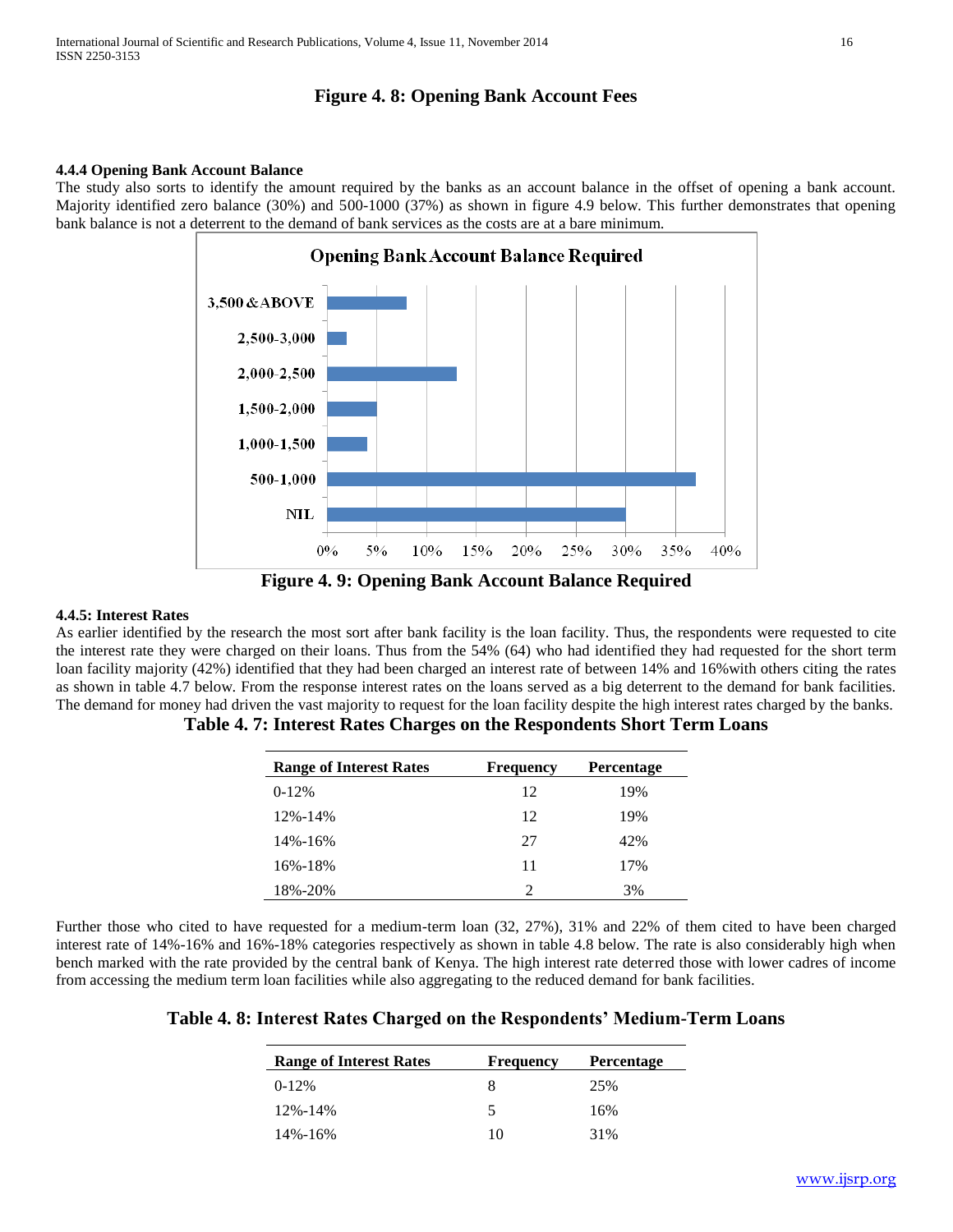| 16%-18%            | 22% |  |
|--------------------|-----|--|
| <b>NO RESPONSE</b> | 5%  |  |

Those respondents who cited to have requested for a long-term loan (23, 19%) also concurred on the high interest rates experienced on the loans. 65% of them cited that they had to bare an interest rate of between 16% and 18% as shown in table 4.9 below. The response further affirms the contention that the interest rates discouraged the increase in demand for bank facilities as the rates are too high and those who seek the facility do so due to an increase in the demand for money.

|  |  | Table 4.9: Interest Rates Charged on the Respondents Long-Term Loans |  |  |  |
|--|--|----------------------------------------------------------------------|--|--|--|
|  |  |                                                                      |  |  |  |

| <b>Range of Interest Rates</b> | <b>Frequency</b>            | <b>Percentage</b> |
|--------------------------------|-----------------------------|-------------------|
| $0-12%$                        | $\mathfrak{D}$              | 9%                |
| $12\% - 14\%$                  | $\mathfrak{D}$              | 9%                |
| 14%-16%                        | $\mathcal{D}_{\mathcal{A}}$ | 9%                |
| 16%-18%                        | 15                          | 65%               |
| 18%-20%                        | っ                           | 9%                |

## **4.4.6 Credit Cards**

The study sort to interrogate the cost of provision and maintaining a credit card. In the current global predisposition, the credit card has gained popularity as a bank facility to its customers. However, the increase in demand for the facility has not been felt in Kenya given the responses that the study received. 66% of the respondents cited that they do not have a credit card and only 34% of the respondents cited to have sourced the provision of a credit card as shown in figure 4.10 below.



**Figure 4. 10: Percentage Response on Credit Cards**

The study went a step further and interrogated the cost of manitaning the credit card per month in Kenya. A vast majority cited that the facility had a cost implication with 34% citing that the charge was over 3500 per month while the same response was experienced on the 500-1000 category of response with other responses responding as shown in figure 4.11 below. Indeed the cost implication has lowered the demand and adoption of the credit card as a facility offered by the banks.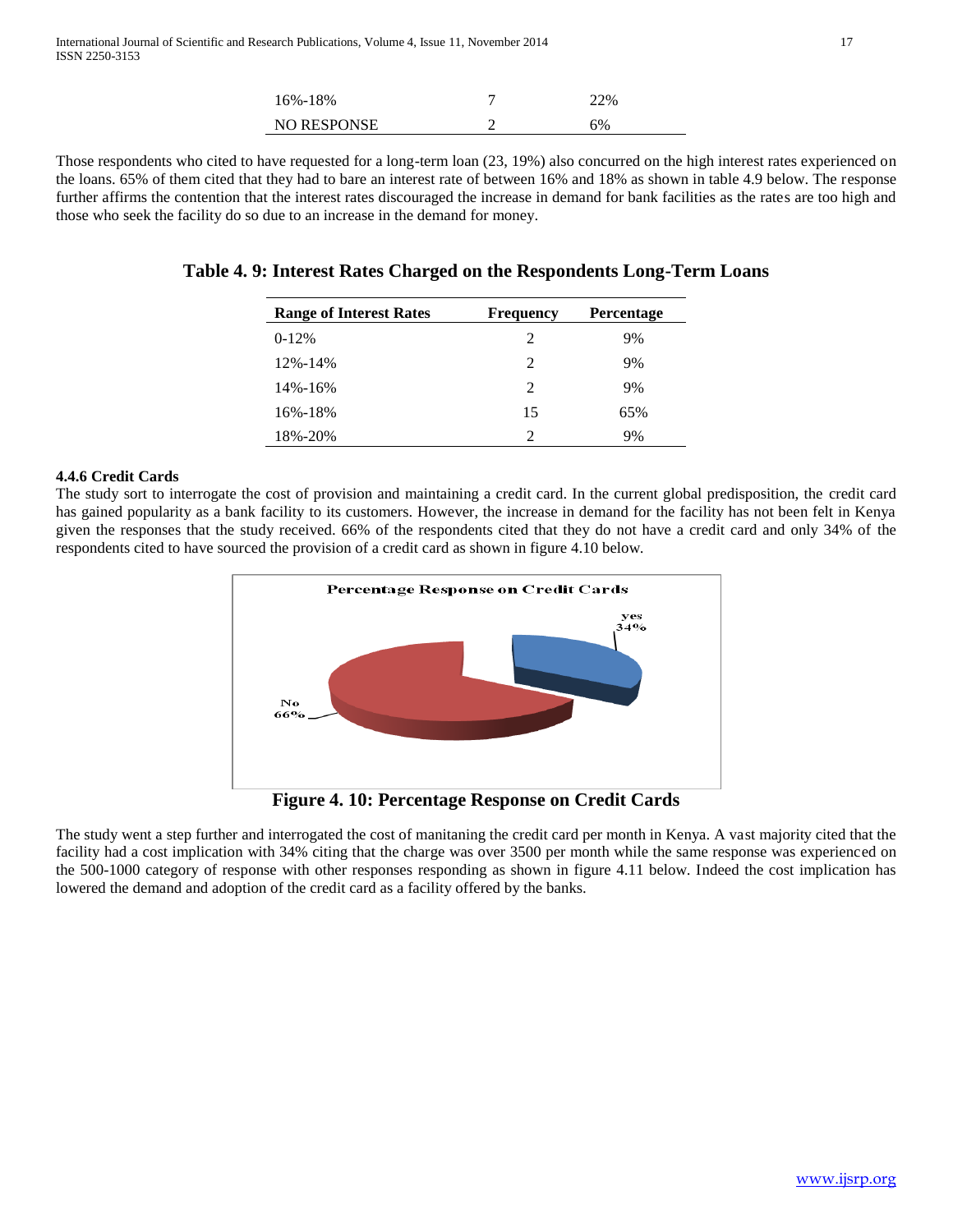

**Figure 4. 11: Credit Card charges Per Month**

# 4.4.7: Cost of Electronic Banking Services

The pull towards seeking the services offered at the bank has been expanded to include modern day technology advances. Two such mainstream services offered by banks today are internet banking and mobile banking. From the response, mobile banking has a preference over internet banking as 75% of the respondents cited to have subscribed to mobile banking whereas only 20% of the respondents used the internet banking facility as shown in figure 4.12 below. Mobile banking especially in Kenya has gained significant popularity as it allows for customer convenience by removing the location barrier as people can bank money from any part of the country.



**Figure 4. 12: Subscription to Auxiliary Bank Services**

The study further sort to interrogate the cost of maintaining these auxiliary services offered by the bank. 55% of the respondents who admitted to the use of mobile banking said that they bore a burden of between 500 and 1000 shillings a month, with 16% citing that the cost to them was zero shillings as shown in figure 4.13 below. It is indeed noteworthy that two forces of demand influence the response. Consumer preference to the mobile banking product has increased the demand for the product regardless the cost and the low cadre of cost that the banks charge for this service.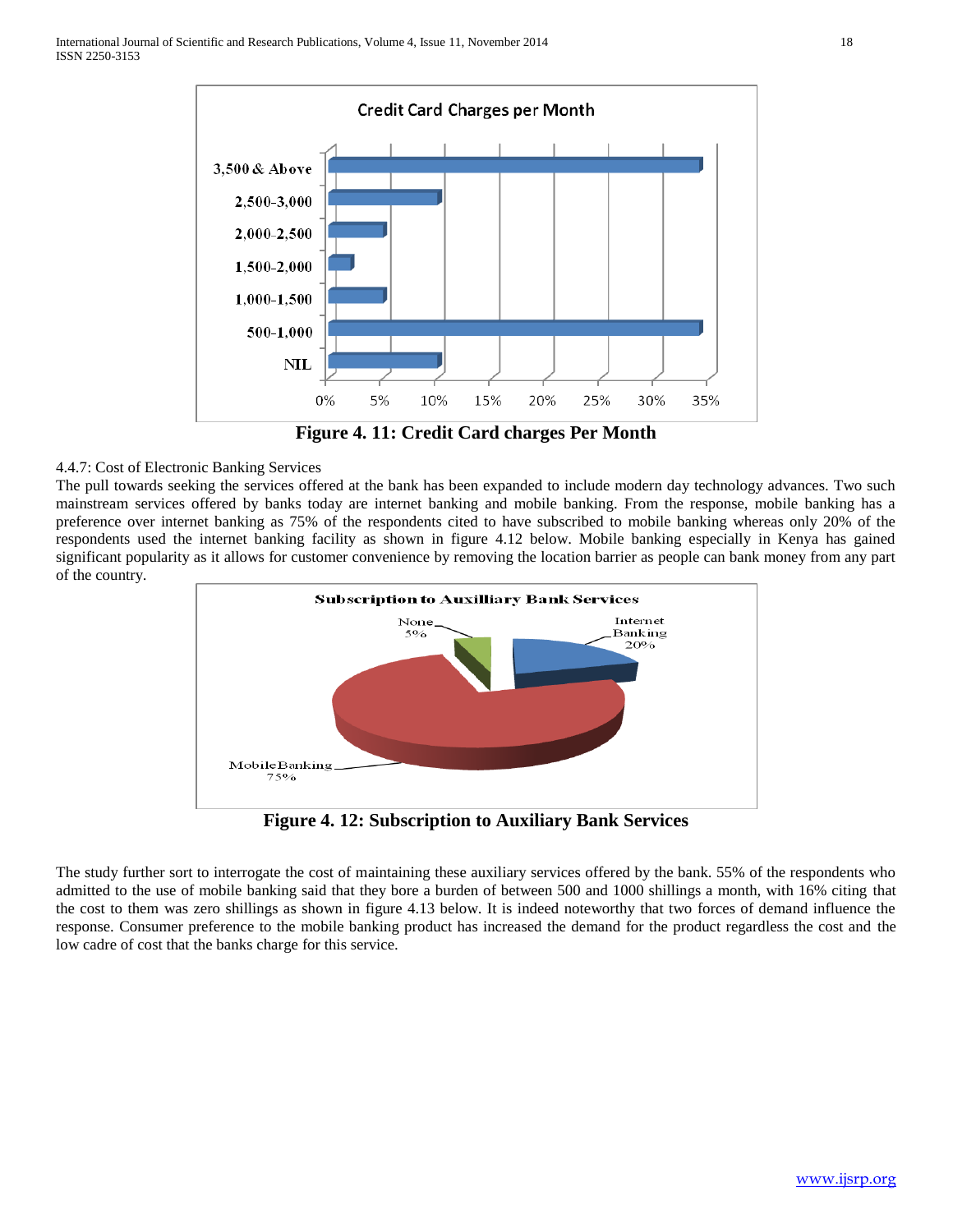

**Figure 4. 13: Cost of Mobile Banking**

The cost of internet banking as an auxiliary service has not received preference like the mobile banking. However, 46% of those respondents who use the service cite that the cost is zero shillings with 17% and 17% identifying the cost to fall under 500-1000 and 1000-1500 shillings categories respectively as shown in figure 4.14 below. Thus, despite the low cadre of cost maintenance of internet banking the uptake of the product has not inspired uptake in comparison with mobile banking. The main economic reason behind this phenomenon is consumer preference. As earlier highlighted mobile banking has received significant preference over other auxiliary banking services.



**Figure 4. 14: Cost of Internet Banking**

## **4.4.8 Interest Earned on Deposits**

Banks encourage deposits by offering suitable return interest on the deposits. Households are pulled towards an economic venture if it has viable returns. Thus, suitable and or favorable interest on bank deposits would pull people to the utility of financial services available. However, the returns made from deposits with reference to the responses received are rather discouraging. 39% of the responses cited to have only received 500-1000 shillings in terms of interest, 18% of the respondents cited to have received an amount between 1000-1500 as interest on deposits as shown in table 4.10 below. The low interest earned discourages households from seeking the services of financial facilities like banks thus reducing the demand for the facilities.

| <b>Range of Interest Earned from Deposits</b> | <b>Frequency</b> | <b>Percentage</b> |
|-----------------------------------------------|------------------|-------------------|
| NIL                                           | 18               | 15%               |
| 500-1000                                      | 47               | 39%               |
| 1000-1500                                     | 21               | 18%               |

# **Table 4. 10: Response on Interest Earned from Deposits**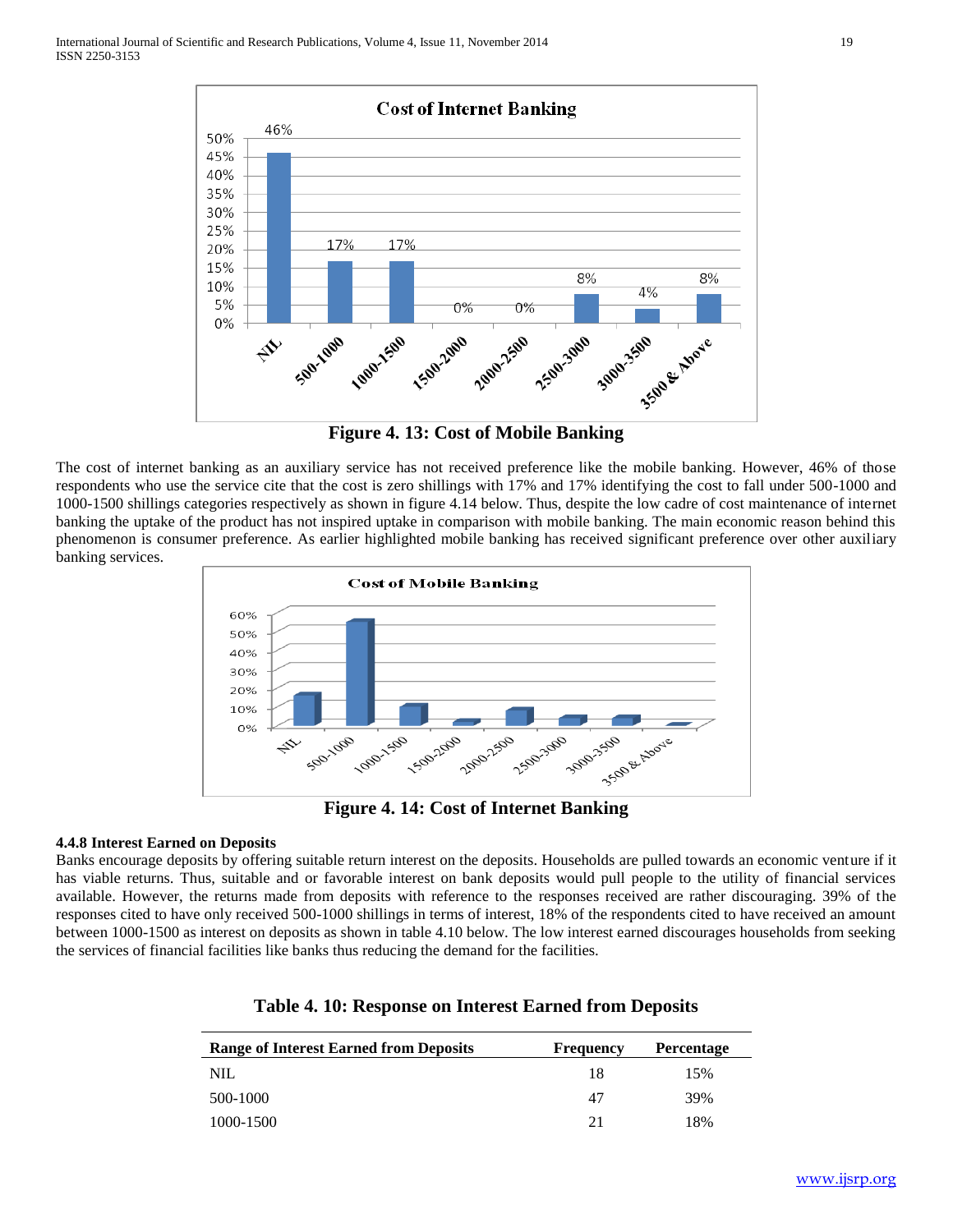| <b>Total</b>    | 119 | 100% |
|-----------------|-----|------|
| No Response     | 2   | 2%   |
| $3500 \&$ Above | 12  | 10%  |
| 3000-3500       | 6   | 5%   |
| 2500-3000       | 3   | 3%   |
| 2000-2500       | 5   | 4%   |
| 1500-2000       | 5   | 4%   |

# 4.5 Demand for Commercial Banking Services

In order to understand the demand side of the services requested from commercial banks the study sort to identify which of the services was most sort for by customers.

## **4.5.1 The type of Account Operated**

The respondents were asked which bank account they operated as a measure of preference. 51% cited that they operated a savings account, 32% cited that they preferred the utility of a current account, 14% of the respondents cited the utility of salary accounts and only 3% cited the preference of business account as shown in figure 4.15.



**Figure 4. 15: Type of Bank Accounts Operated**

# **4.5.2 Number of Bank Accounts Operated by Respondents**

To further understand the needs preference the respodents were asked the number of accounts they operated in their prefered type of bank account. From the four respondents who cited the utility of a business account two of them had two such accounts and the other two had three such accounts. 74% of the respodents who cited that they had a current account operated one such account and 21% of them had two such accounts. 65% of the respondents who cited to have a salary account had one such accounts and 80% of the respodents who cited to have a savings account had one such account as shown in table 4.11 below.

|              | <b>Business Account</b> |            | <b>Current Account</b> |            | <b>Salary Account</b> |            | <b>Savings Account</b> |            |
|--------------|-------------------------|------------|------------------------|------------|-----------------------|------------|------------------------|------------|
|              | Frequency               | Percentage | Frequency              | Percentage | <b>Frequency</b>      | Percentage | Frequency              | Percentage |
| <b>None</b>  |                         | 0%         |                        | 5%         |                       | 0%         |                        | 3%         |
| One          |                         | 0%         | 28                     | 74%        |                       | 65%        | 48                     | 80%        |
| Two          |                         | 50%        |                        | 21%        | h                     | 35%        | 10                     | 17%        |
| <b>Three</b> |                         | 50%        |                        | 0%         |                       | 0%         |                        | 0%         |

| Table 4. 11: Number of Bank Accounts owned by Respondents |  |  |
|-----------------------------------------------------------|--|--|
|-----------------------------------------------------------|--|--|

## **4.5.3 Most urgent Financial Need**

The demand for financial needs may also be tailored to meet the immediate financial needs of the customer. Thus, the respondents were asked which their immediate financial needs were. 34% of them highlighted school fees, 26% of them highlighted household expense, 12% of them highlighted mortgage payment, and 21% highlighted the financing of small businesses as demonstrated in figure 4.16 below.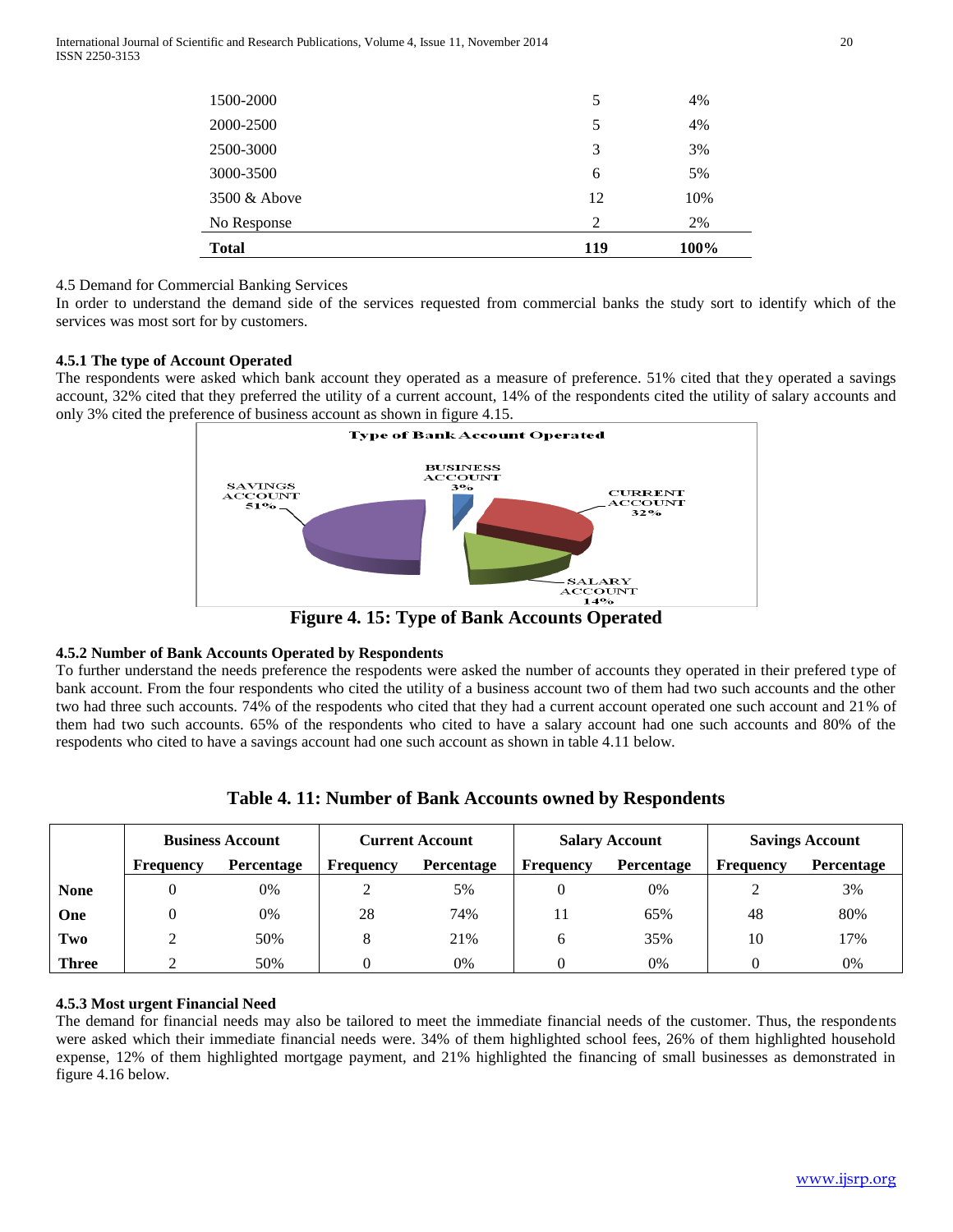

**Figure 4. 16: Immediate Urgent Financial Needs**

## **4.5.4 Reason for Opening an Account with that Specific Bank**

Certain competitive advantages can also significantly improve the demand for financial services offered by many banks. Thus, the study enquired from the respondents from the already identified edges which of them pulled them to that specific bank. 35% of them cited service efficiency, 28% of them cited customer service, 25% cited location, and 12% of them cited competitive rates as shown in figure 4.17 below.



**Figure 4. 17: Reasons for Opening an Account with the Bank**

# **4.5.5 Services Demanded from the Bank**

The researcher further sort to identify which services pulled the customer to the bank. 34% of the respondents cited savings services, 28% of them cited credit, and loan facilities, 27% of them cited deposit and inventory facilities and 7% of them stated financial payment services as highlighted by figure 4.18 below.



**Figure 4. 18: Services Demanded from the Bank**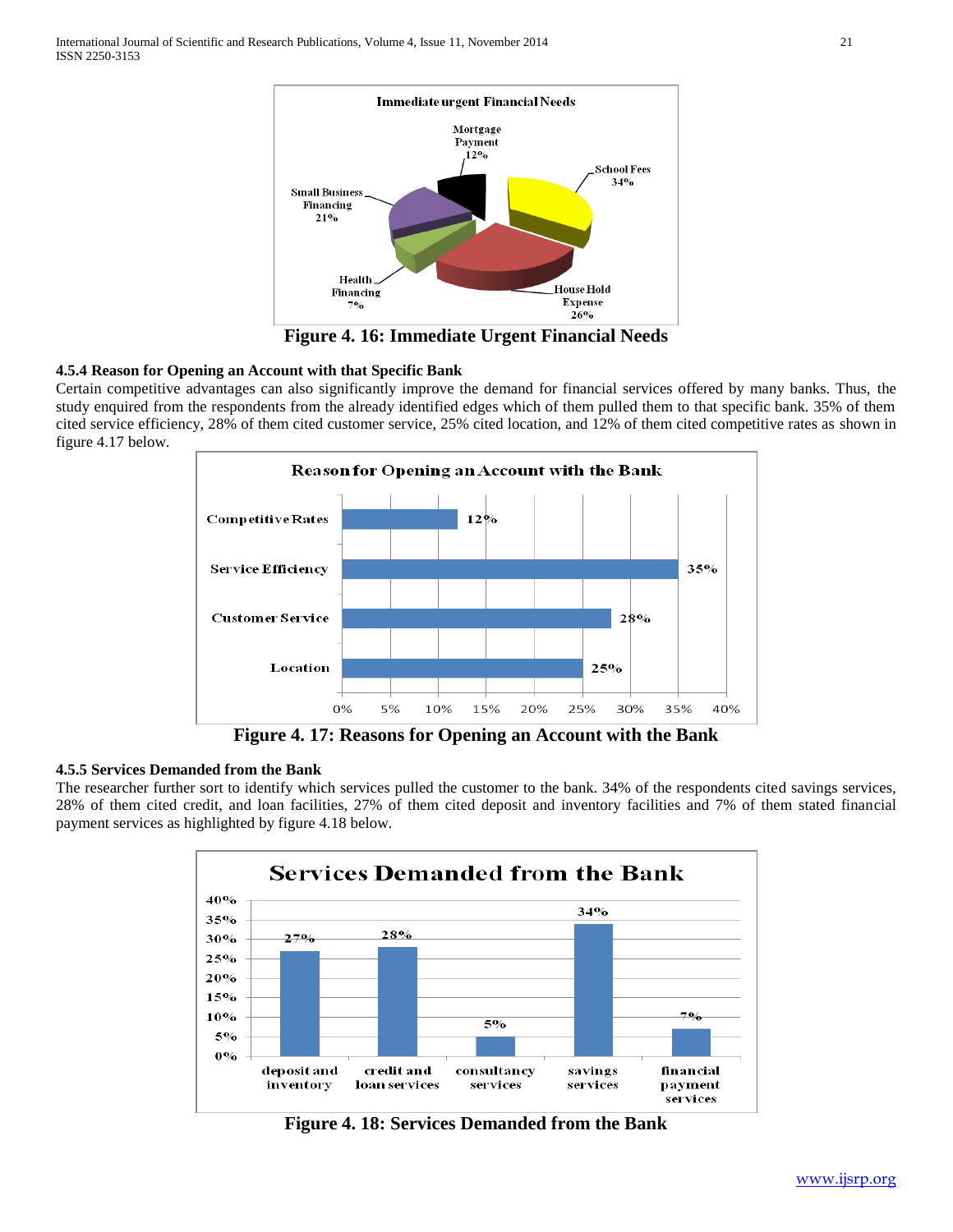#### V. CONCLUSION

## 5.1 Introduction

This chapter presents summary, conclusions, and recommendations, which include the areas for further research, based on the results of the study. The findings were thematically based on the objectives of the study thus the summary conclusion and recommendation deductions in this chapter are consequently arranged in the same prose.

## 5.2 Summary

The study had a sufficient response rate that adequately represents area of interrogation. The 79% response rate and the effective sampling of 13 banks targeted for response clearly legitimizes the findings of the study. Further the study got responses from a dynamic set of respondents in terms of level of income, occupation, level of education and age group which further ensures the richness and sufficient knowledge base of the responses received to deduce feasible economic patterns pertinent to the study.

One of the specific objectives of the study was to examine the effect of income levels on the demand for financial services in Nairobi County. The respondents came from different occupations thus different levels of income. However, irrespective to the level of income the study correlated the demand for financial services with income. This means that every respondent irrespective of the level of income demanded for a financial service. Further, one of the main services offered by the banks is the loan facility. All the respondents in the study cited to have demanded for this service from their respective banks. However, the level of income was a limitation to the loan facility requested. Those with lower incomes were able to only access short term loans, those with mid level incomes would access both medium and short-term loans, whereas those with higher incomes were spoilt for choice but majority picked a preference to the long-term loans.

The second specific objective explored the effects of savings on the demand for financial services offered by commercial banks in Nairobi County. All the respondents admitted to having savings. However, the level of savings was not commensurate to their income levels, thus the savings registered by most respondents was not up to the recommended standard of ten percent of the income. Therefore, since most of the people with incomes have a certain level of savings most will demand the basic depository and savings services offered by the banks. However since the saving culture is still wanting, secondary services offered by the bank that are supported by savings are not on high demand like mortgages and investments. It is also noteworthy that SACCO's are increasingly becoming a preference to many as a savings facility this also has a reduced impact on the demand of financial services offered by the banks in the County.

The third specific objective sort to interrogate the impact of transaction costs on demand for financial services. Most of the transaction costs that the study considered did not deter consumers to consume the financial services offered. Transport costs, bank charges, opening bank account fees and opening bank balance in all the banks were generally very friendly which had a positive impact in terms of demand for bank accounts in the county. However, the interest rates were considerably high thus having a negative impact on the demand for the loan facilities offered by the banks. The study also interrogated other auxiliary services offered by the banks. Credit cards were not particularly popular among the respondents due to the high charges associated with them. Secondly, the use of "plastic money" is not particularly popular in the County thus the reduced demand. Other services like internet banking and mobile banking had a significant demand. The demand pull for these services especially mobile banking were more of necessity in nature. Most respondents identified with mobile banking because of the convenience in banking it brings along. Thus, the charges had a less impact on the demand for the service.

Finally, the study interrogated the type of services that the respondents demand most from the banks. The savings account and the current accounts are the most demanded from the banks. Further, household expenses school fees and small business financing were the top most priority for most of the respondents. Further, service efficiency and customer service were identified by most respondents as the main reasons why the respondents were drawn to their respective banks. The services that the respondents demanded most from the bank were savings services, credit and loan services and deposit and inventory services. This identification serves the purpose of guiding the study in which areas can be used to increase the demand-pull.

#### 5.3 Conclusions

The implication of the present study should be a strengthened motivation for empirical focus and methodological developments in the measurement and valuation of customer demand and financial services. From the summary, the study established the following conclusions:

#### **5.3.1 Income levels**

Income created a need for financial services. Further, the level of income is a significant determinant on the nature of financial services demanded from the bank. Thus the higher the income the higher the ability to access more and better financial services offered by the banks in the County.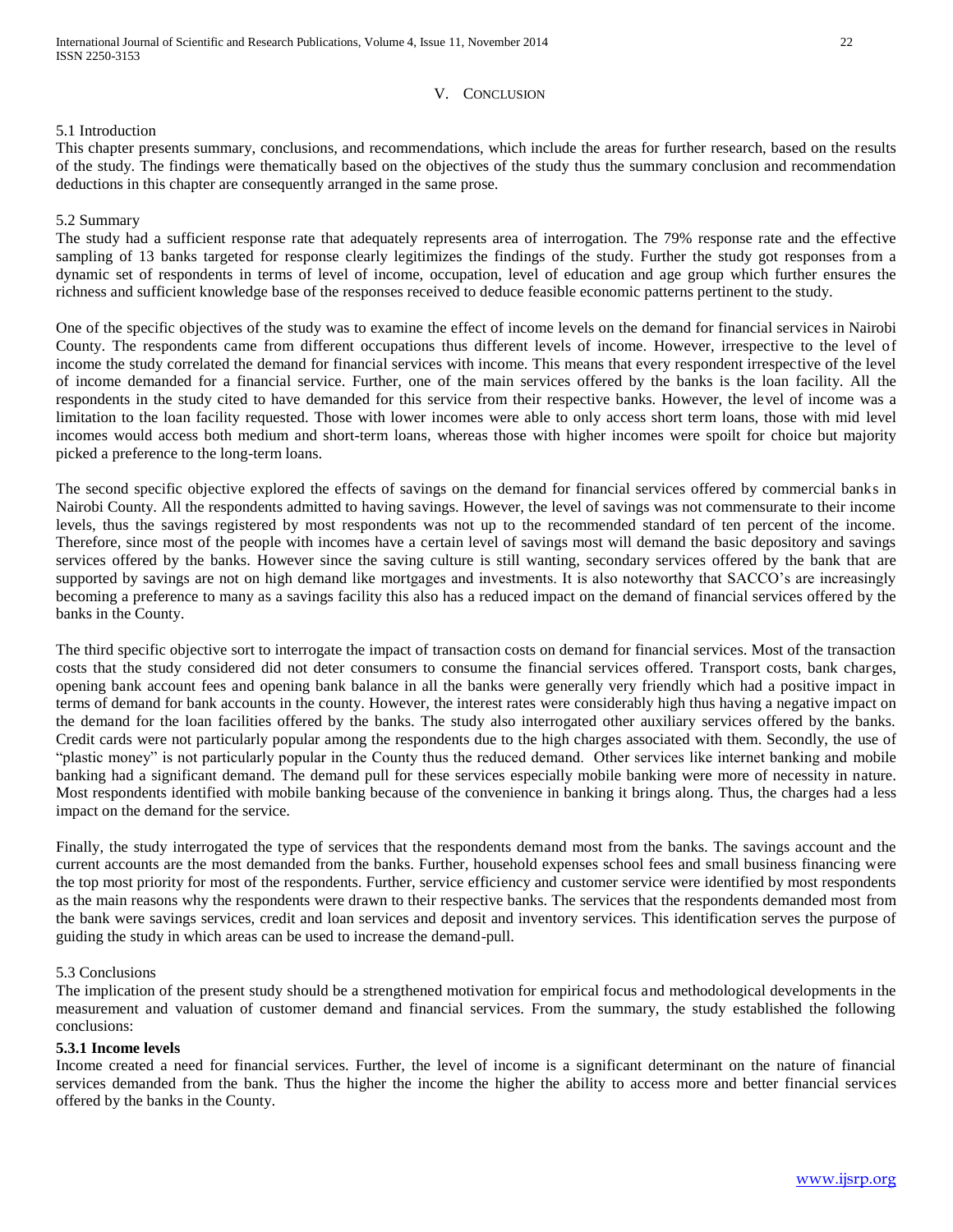## **5.3.2 Savings Level**

The culture of savings in the county was not well built. Further most of the services offered by the banks did not encourage the culture, as the returns on the savings were negligible. Further SACCO's have reduced the appetite for savings facilities offered by the banks. Therefore, the banks need to do more to encourage the culture in the county.

## **5.3.3 Transaction Costs**

Some of the transaction costs encouraged the demand-pull, as they were realistic and fair. However, interest rates charged on the loans are still considerably high thus discouraging the consumption of loans. Further, the use of liquid cash and the high maintenance costs have reduced the appetite for credit cards in the county. Mobile banking has increased the demand for financial services offered by the banks in the county. Internet banking costs are considerably low thus encouraging utility; however, the risks involved in the utility of the facility have discouraged the uptake of the service.

#### 5.4 Recommendations

The recommendations made in this section were derived from the conclusions about the study findings as presented in the previous sections. It is further noteworthy that the recommendations are derived are intended to assist in increasing the demand for financial services offered by the banks in the County and indeed in the country.

#### **5.4.1 Policy Recommendations**

Policy intervention recommendations include:

- i. The banks need to review the interest rates charged on loans. A downward review of the rates would increase the appetite for the facility among its customers thus contributing to an increased demand for the services.
- ii. The banks should also increase the returns on savings held by customers in the banks. This would thus entice customers to save more with the banks and in turn contribute to an increased demand for their facilities.
- iii. The Government should increase the security parameters on cyber theft in order to unlock the financial demand potential of the facility which will in turn increase the demand for financial services
- iv. The banks should encourage and entice retail outlets, like supermarkets and hotels to use "plastic money" which will in turn increase the uptake of other services like credit cards.

## **5.4.2 Recommendations for Further Research**

The researcher recommends key areas as follow-ups to the current study:

- i. A study to be done on the correlation aspects of income and the demand for financial services using macro data.
- ii. A study should also be done on the problems facing the savings culture in the county.

#### 6. REFERENCES

- AFDB. (2013). *Meeting the Growing Demand for Retail Banking Services in Africa. Retrieved October 30<sup>th</sup>, 2013, from Africa* Development Bank: http://www.afdb.org/en/blogs/afdb-championing-inclusive-growth-across-africa
- Allen, F. C. (2013). *Resolving the African Development Financial Gap A Cross Country Study of Kenya* (1<sup>st</sup> Ed, Vol. 1). Nairobi: World Bank Press.
- Ando, A. M. (1963). The Life Cycle Hypothesis of Income and Savings. *American Economic Review, 5(1)*, 55-84.

Armendiaz, B. M. (2005). *The Economics of Micro Finance* (1<sup>st</sup> Ed, Vol. 1). Cambridge: Massachussets Intitue of Technology Press.

- Atieno, R. (1997). *Determinants of Credit Demand by Small Business Owners in Kenya: An Empirical Analysis.* Tropenland Institute. Nairobi: Tropenland Writ Press.
- Beck T, C. R. (2010). Banking Sector Stability in Kenya. *World Bank Economic Update, 10(2)*, 50-85.
- Beck, T. D. (2008). Banking Services for Everyone? Barriers to Bank Access and News around the World. *World Economic Review, 22(2)*, 40-70.
- Bensako, D. R. (2010). *Micro-Economics* (2nd Ed, Vol. 1). New York: Addison Wesely Press.
- Binger, B. H. (1998). *Micro-Economics* (1<sup>st</sup> Ed, Vol. 2). New York: Addison Wessely Press.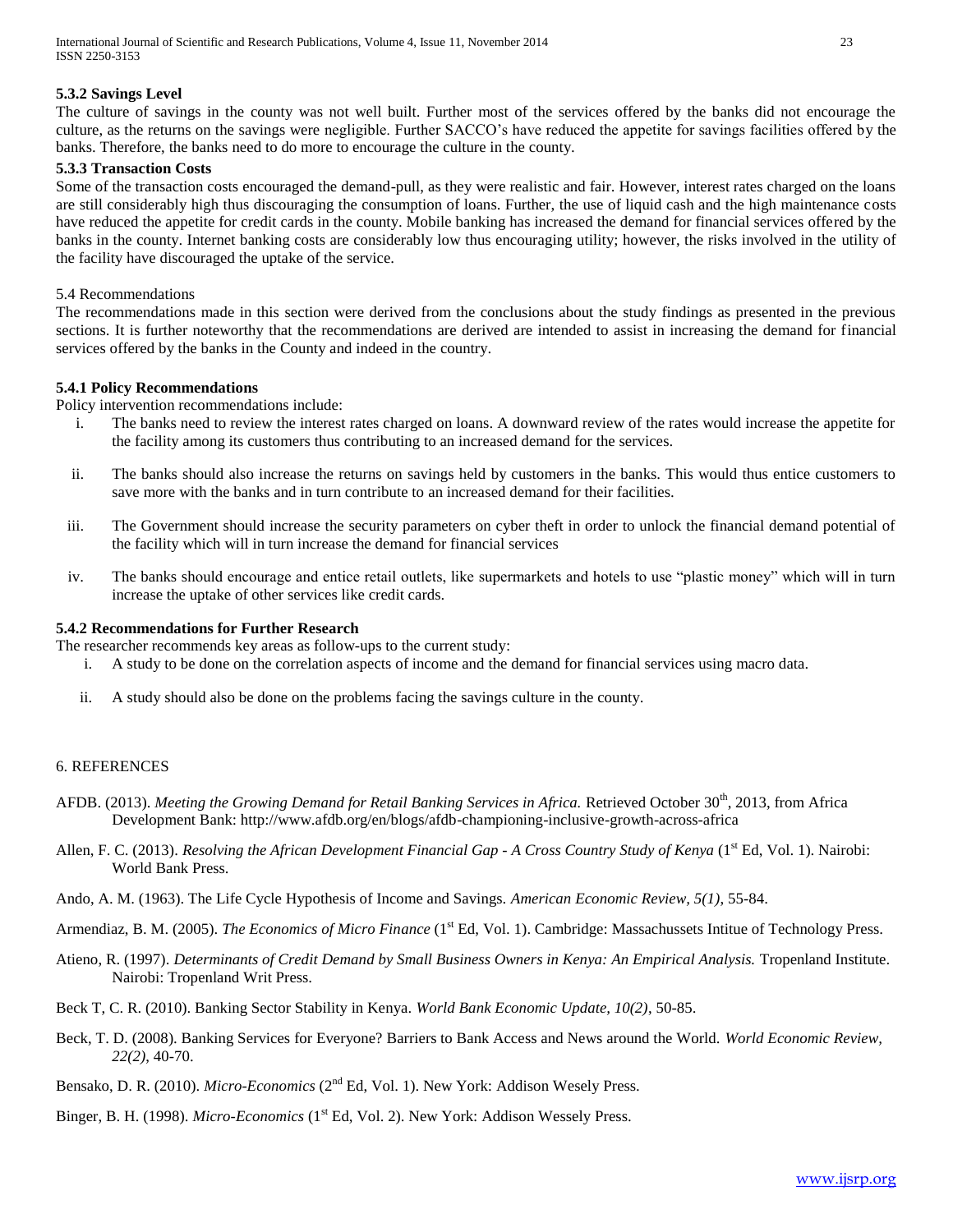- CBK. (2010). *Guideline on Agent Banking.* Cental Bank of Kenya. Nairobi: CBK Press.
- CBK. (2012). *Cental Bank of Kenya Sector Statistics Report 2011-2012.* Retrieved October 1st, 2013, from Central Bank of Kenya Website: http://www.cbk.go.ke
- CBK. (2012). *Deposit Corporation Survey.* Retrieved October 3rd, 2013, from Cental Bank of Kenya Website: http://www.centralbank.go.ke/index.php/depository-corporation-survey
- Chase-Bank. (2012). *Banking Sector in Kenya is Shallow and Fragile*. Retrieved October 3<sup>rd</sup>, 2013, from Chase Bank Website: http://www.chasekileplanet.co.ke/sme-news/banking-sector-in-kenya-shallow-a-fragile
- Cole, S. S. (2009). *What Drives Demand for Financial Services: Financial Education Versus Cost.* Retrieved October 3rd, 2013, from Havard Business School Website: http://www.hbs.edu/faculty/publication
- Deloitte. (2009). *Banking the Unbanked: Prepaid Cards, Mobile Money Transfer and Commercial Banks.* Retrieved October 4<sup>th</sup>, 2013, from Deloitte Website: http://www.deloitte.com/assets/dcommalasis/local
- Demirguc-Kut, P. M. (2007). Reaching Out: Access and Use of Banking Services among Countries. *World Bank Study, 1*(1), 50-62.
- Dick, A. (2002). Demand Estimation and Consumer welfare in the Banking Industry. *Federal Reserve , 5*(3), 20-34.
- Francis, A. (1998). *Business Mathematics and Statisitcs* (2nd Ed, Vol. 4). Nottingham: Martins Printer Limited Press.
- Frankel, J. W. (2011). *How to Design and Evaluate Research in Education* (3<sup>rd</sup>Ed., Vol. 2). New York: McGraw Hill Press.
- FSD. (2009). *Role of Informal Financial Sector in Kenya.* Retrieved October 4<sup>th</sup>, 2013, from Financial Sector Deppening Website: http://www.fsdkenya.org
- FSD. (2013). *Fiancial Access National Survey.* Retrieved May 2nd, 2014, from Financial Sector Deppening Website: http://www.finacialsectordeppening-kenya
- Guerin, I. M. (2011). *Demand for Fiancial Services in Rural Moroco* (2<sup>nd</sup> Ed, Vol. 1). Paris: CIRAD-FAD Rue Rolande Press.
- Hess, C. A. (1995). Portfolio Thoery, Transaction Costs and the Demand for Time Deposits. *Ohio State University Journal, 27*(2), 1015-1032.
- Kathuri, J. N. (1993). Introduction to Educational Research. *Egerton Univeristy Journal, 1*(1), 30-44.
- Kenya National Bureau of Statistics. (2009). *Kenya Population and Housing Census: Population Distribution by Administrative Units* (Vol. 1 A). Nairobi: Government of Kenya Press.
- Kiiza, B. P. (2002). Household Financial Savings Mobilization: Empirical Existence from Uganda. *Journal of African Economics, 1*(1), 390-409.
- La Ferara E. (2003). Financial Groups and Reciprocity: A Model of Credit Transactions in Ghana. *Africa Economic Review, 1*(1), 30- 70.
- Levin J, M. P. (2004). *Consumer Theory* (1<sup>st</sup> Ed, Vol. 1). Carlifonia: Consumer Theory.
- Lustradi A. (2006). Financial Literacy and Planning: Implication for Retirement Wellbeing. *Pension Research Council, 1*(2), 20-40.
- McConnel c, B. S. (2007). *Micro-Economics* (1<sup>st</sup> Ed, Vol. 1). Toronto: Mcgraw-Hill Irwin Press.
- Mugenda O M, M. A. (1999). *Research Methods: Quantitative and Qualitative Approaches* (Vol. 1). Nairobi: ACTS Press.
- Nguyen Genvieve, w. B. (2000). *The Triangle of Micro-Finance: Financial Sustainability, Outreach and Impact Characteristics of Household Demand for Finiancial Services in Highly uncertain Economies-A Review of Burkinafaso* (3<sup>rd</sup> Ed, Vol. 1). London: John Hopkins University Press.
- Reynaldo J, S. A. (1999). Cronbachs Alpha: A Tool for Assesing the Reliability Scales. *Journal of Extension, 1*(2), 30-40.
- Schindler K. (2007). Credit for What? Informal Credit as a Coping Strategy among Market Women in Rural Ghana. *German Institute of Economic Research Journal, 1(2)*, 22-38.
- Spio K, G. J. (1996). Rural Houshold Savings and Life Cycle Hypothesis: The Case Study of South Africa. *The Africa Journal of Economics, 6*(4), 294-304.